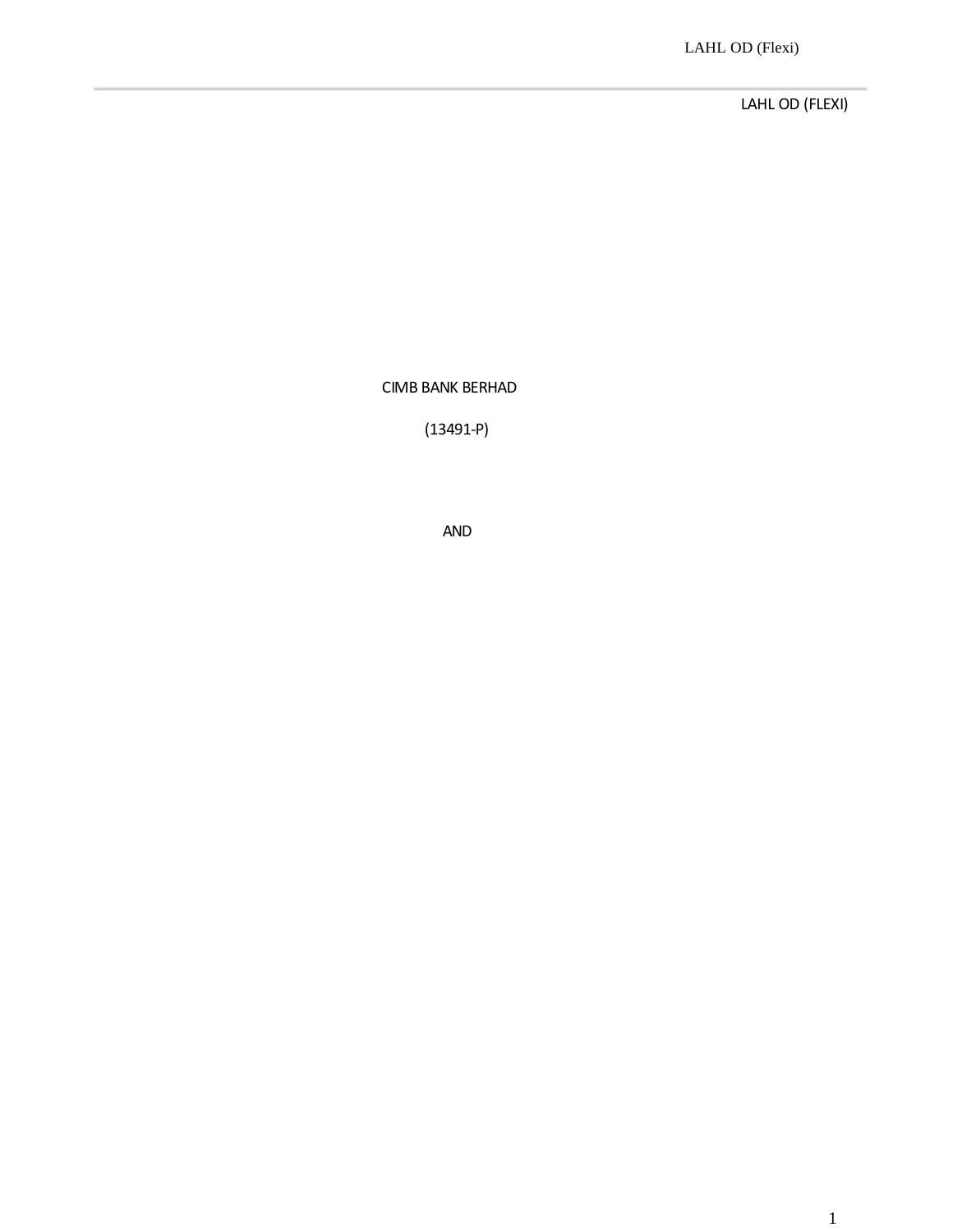# HOUSING / SHOPHOUSE LOAN AGREEMENT OVERDRAFT (FLEXI)

| Date | : PARTIES    |                      |                                                                                                                          |
|------|--------------|----------------------|--------------------------------------------------------------------------------------------------------------------------|
|      | The Bank     | $\ddot{\phantom{a}}$ | CIMB Bank Berhad (13491-P) of Level 13, Menara CIMB, Jalan<br>Stesen Sentral 2, Kuala Lumpur Sentral, 50470 Kuala Lumpur |
|      | The Customer | $\cdot$              | The Party(s) whose name(s) and description(s) is/are as specified<br>in Section 1 of Schedule 1.                         |

# WHEREAS

The Bank as pursuant to the Letter of Offer agreed to make or continue to make available to the Customer the Loan upon the terms and conditions hereinafter contained

IT IS HEREBY AGREED AS FOLLOWS:

# 1. **INTERPRETATION**

1.1 In this Agreement the following words have the following meaning:-

| Base Lending Rate (BLR) or<br>Base Rate (BR) as stated in<br>the Letter of Offer |                      | The rate of interest prescribed by the Bank (and as BLR or BR varied<br>from time to time) as an indicator rate against which rates of interest<br>for Loans or Advances are computed and include such indicator rate<br>by whatever name called by the Bank.                                                                          |
|----------------------------------------------------------------------------------|----------------------|----------------------------------------------------------------------------------------------------------------------------------------------------------------------------------------------------------------------------------------------------------------------------------------------------------------------------------------|
| Charge                                                                           | $\ddot{\phantom{a}}$ | The Charge under the National Land Code 1965 or Sabah Land<br>Ordinance (Cap. 68) or the Sarawak Land Code (Cap 81) as originally<br>enacted and as may be amended from time to time including related<br>ancillary or subsidiary legislation made thereunder, which shall be in<br>form and content acceptable to the Bank.           |
| Deed of Assignment                                                               | $\ddot{\cdot}$       | The Assignment to be executed by the Customer and/or the Security<br>Party assigning the Property and all rights, interests and/or benefits of<br>the Sale and Purchase Agreement and/or Construction Contract<br>(whichever applicable) to the Bank, which Deed of Assignment shall be in<br>form and content acceptable to the Bank. |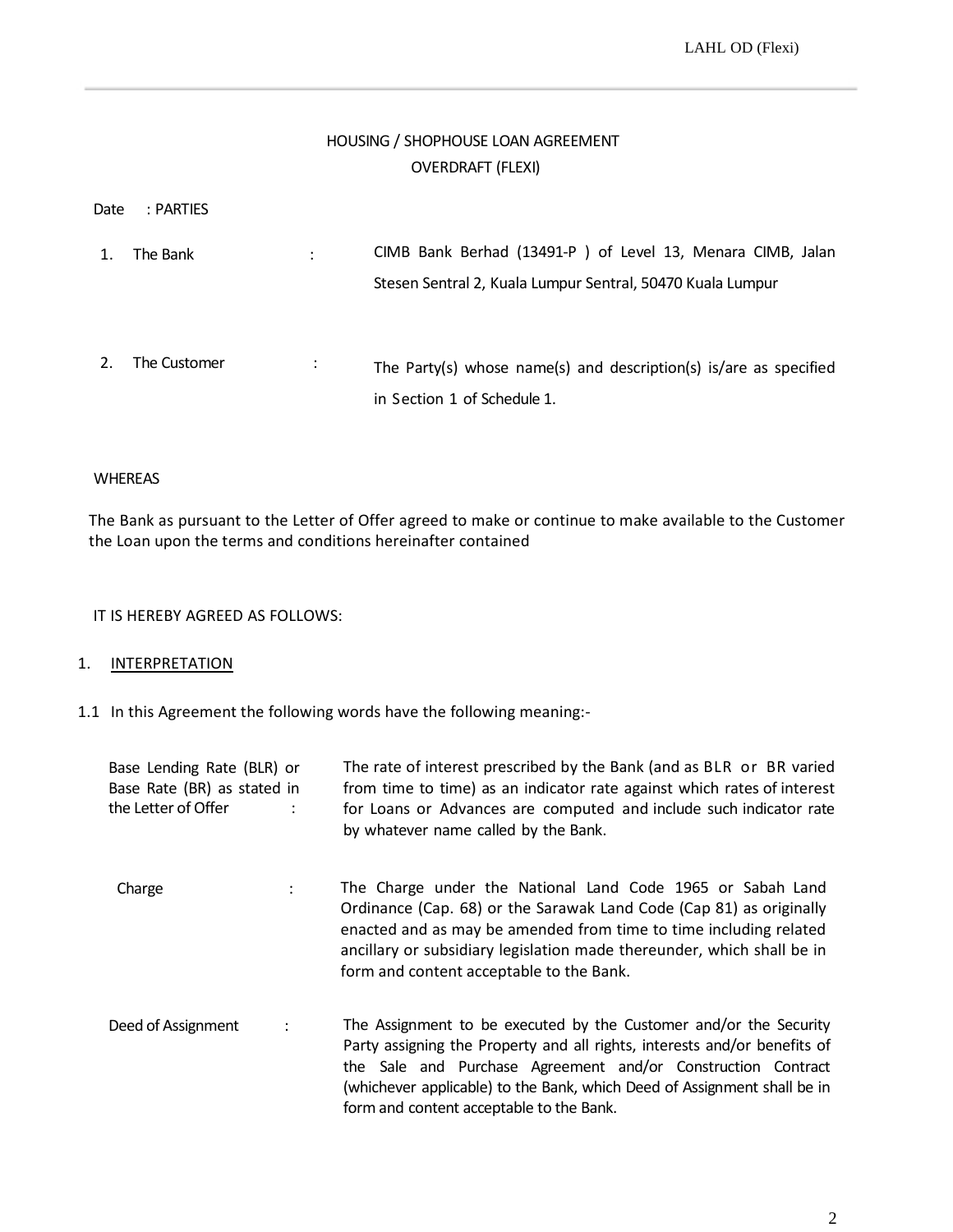| Default Rate             | $\ddot{\phantom{a}}$ | The default rate of interest as specified in the Letter of Offer, or such<br>other default rate of interest as the Bank may in its discretion stipulate<br>from time to time.                                                                                                                                                                                                                                                                                                                                                                                                                 |
|--------------------------|----------------------|-----------------------------------------------------------------------------------------------------------------------------------------------------------------------------------------------------------------------------------------------------------------------------------------------------------------------------------------------------------------------------------------------------------------------------------------------------------------------------------------------------------------------------------------------------------------------------------------------|
| Designated Account       |                      | The account maintained by the Customer with the Bank to reflect the<br>Indebtedness due and owing to the Bank or the current account<br>opened and maintained by the Customer with the Bank for utilization of<br>the OD facility.                                                                                                                                                                                                                                                                                                                                                            |
| Drawdown Expiry          |                      | Unless stated otherwise in the provisions contained in the Letter of<br>Offer including but not limited to provisions relating to availability or<br>availability period of the Loan, the Drawdown Expiry Date shall<br>be the day after full disbursement under this Agreement has<br>been made, PROVIDED THAT if there is no full disbursement<br>within thirty-six (36) months from the date of the Letter of<br>Offer, the Drawdown Expiry Date shall be thirty-six (36) months<br>from the date of the Letter of Offer, or any extended date as agreed<br>by the Bank by written notice. |
| Loan                     |                      | The loan to be made by the Bank to the Customer under<br>this Agreement.                                                                                                                                                                                                                                                                                                                                                                                                                                                                                                                      |
| Letter of Offer          |                      | The letter of offer as attached in Schedule 2 and any subsequent<br>letter of offer of the Bank relating to this Agreement and accepted<br>by the Customer and any subsequent letter issued by the Bank to<br>the Customer pursuant to this Agreement.                                                                                                                                                                                                                                                                                                                                        |
| Indebtedness             |                      | Includes any amounts (whether present or future, actual or<br>contingent, secured or unsecured) howsoever incurred or owed by<br>the Customer to the Bank (whether as principal, surety, borrower or<br>security provider) including but not limited to principal, interest,<br>default and/or additional interest, premium and other charges<br>whether by this Loan or any future facility granted by the Bank from time<br>to time or at any time.                                                                                                                                         |
| Insolvency Act           |                      | The Insolvency Act, 1967 as originally enacted and as may be amended<br>from time to time including any related ancillary or subsidiary legislation<br>made thereunder.                                                                                                                                                                                                                                                                                                                                                                                                                       |
| <b>OD</b>                |                      | The Loan in the form of an Overdraft.                                                                                                                                                                                                                                                                                                                                                                                                                                                                                                                                                         |
| Prevailing Interest Rate | $\ddot{\cdot}$       | The prevailing interest rate as specified in the Letter of Offer, or<br>such other interest rate as the Bank may in its discretion stipulate<br>from time to time.                                                                                                                                                                                                                                                                                                                                                                                                                            |
| Property                 |                      | Land provided as security for repayment of the Loan which is<br>described in Section 2 of Schedule 1, the particulars of which are<br>subject to the Bank's right of amendment or correction.                                                                                                                                                                                                                                                                                                                                                                                                 |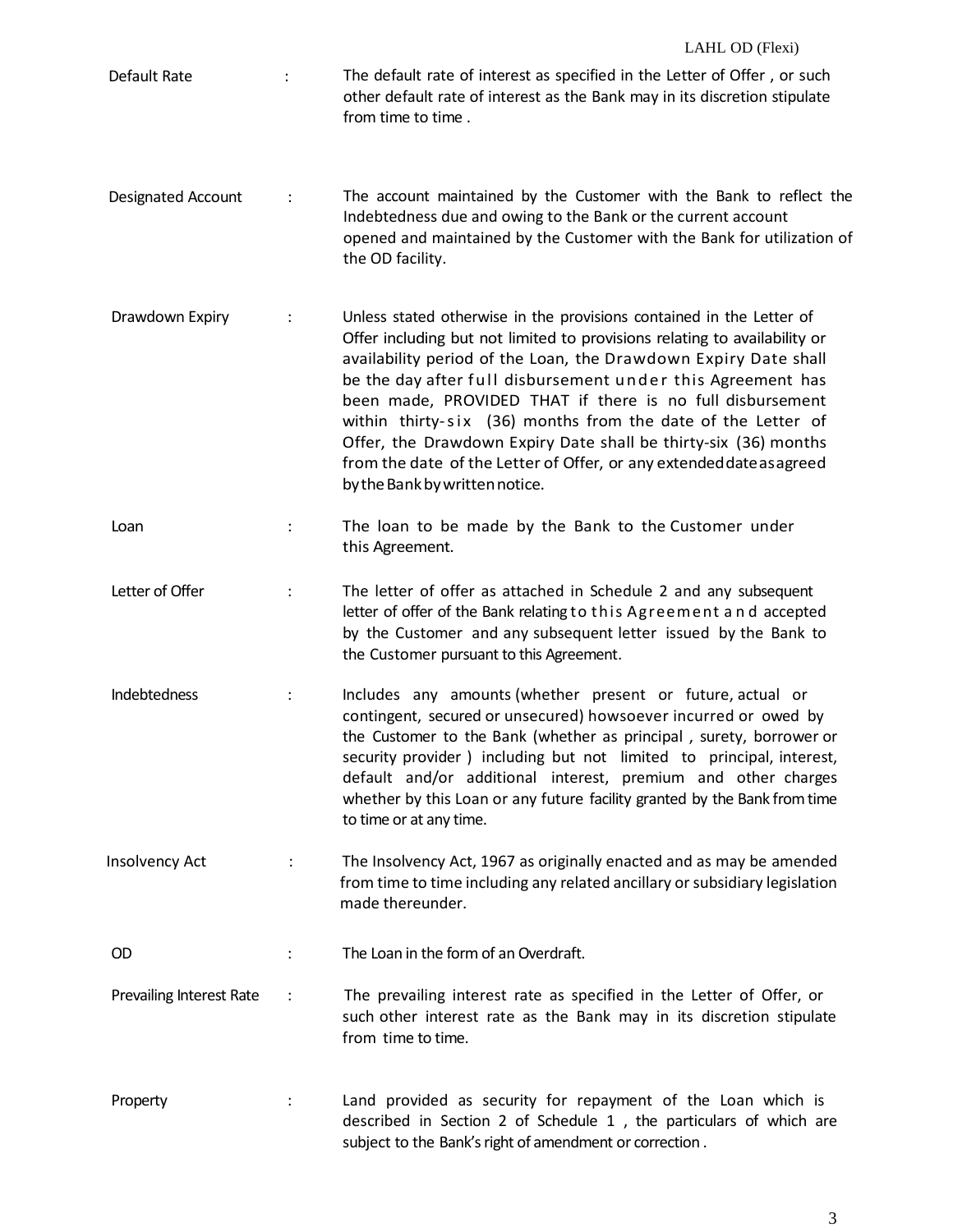|                           |                      | LAHL OD (Flexi)                                                                                                                                                                                                             |
|---------------------------|----------------------|-----------------------------------------------------------------------------------------------------------------------------------------------------------------------------------------------------------------------------|
| Repayment Date            | $\ddot{\phantom{0}}$ | The monthly and final repayment dates as specified in the<br>Letter of Offer, or such other repayment dates as the Bank may in<br>its discretion stipulate from time to time.                                               |
| <b>Security Documents</b> |                      | The security documents referred to in the Letter of Offer and any<br>other documents for the time being constituting security for the<br>Indebtedness, all of which shall be in form and content acceptable to the<br>Bank. |
| Security Interest         | $\ddot{\phantom{0}}$ | Security as stated in the Letter of Offer which is or are to be<br>provided by the Customer and or the Security Party as security for<br>repayment of the Indebtedness.                                                     |
| <b>Security Party</b>     |                      | The party(s) as specified in Section 3 of Schedule 1 who are providing the<br>Security Interest.                                                                                                                            |
| <b>FSA</b>                | $\ddot{\cdot}$       | The Financial Services Act 2013 as originally enacted and as may be amended<br>from time to time including any related ancillary or subsidiary legislation<br>made thereunder.                                              |

- 1.2 Reference to the masculine gender includes the feminine and neuter genders and vice versa and references to the singular number includes the plural and vice versa.
- 1.3 Where two or more persons or parties are included or comprised in any expressions and undertakings expressed to be made to such persons or parties the same shall be enforceable by or against them jointly and severally.
- 1.4 Words applicable to natural persons shall include any body of persons, company, corporation, firm or partnership, corporate or incorporated and vice versa.
- 1.5 Section headings are inserted for convenience only and shall not in any way affect the interpretation thereof.

# 2 AMOUNT, PURPOSE AND DURATION

2.1 Amount

The Bank's obligation under this Agreement shall not exceed the Loan amount specified in the Letter of Offer.

If so stated in the Letter of Offer, the Bank may reduce the limit of the OD facility in the manner specified in the Letter of Offer.

2.2 Purpose

The Customer shall utilize the Loan for the purpose specified in the Letter of Offer. The Bank is not bound to ensure that the Customer uses the Loan for the purpose specified.

2.3 Duration

Subject to the terms stated below the duration of the Loan is as specified in the Letter of Offer, PROVIDED THAT if there is no full disbursement of the Loan within thirty six months from the date of the Bank's Letter of Offer, the duration shall be thirty six months from the date of the Bank's Letter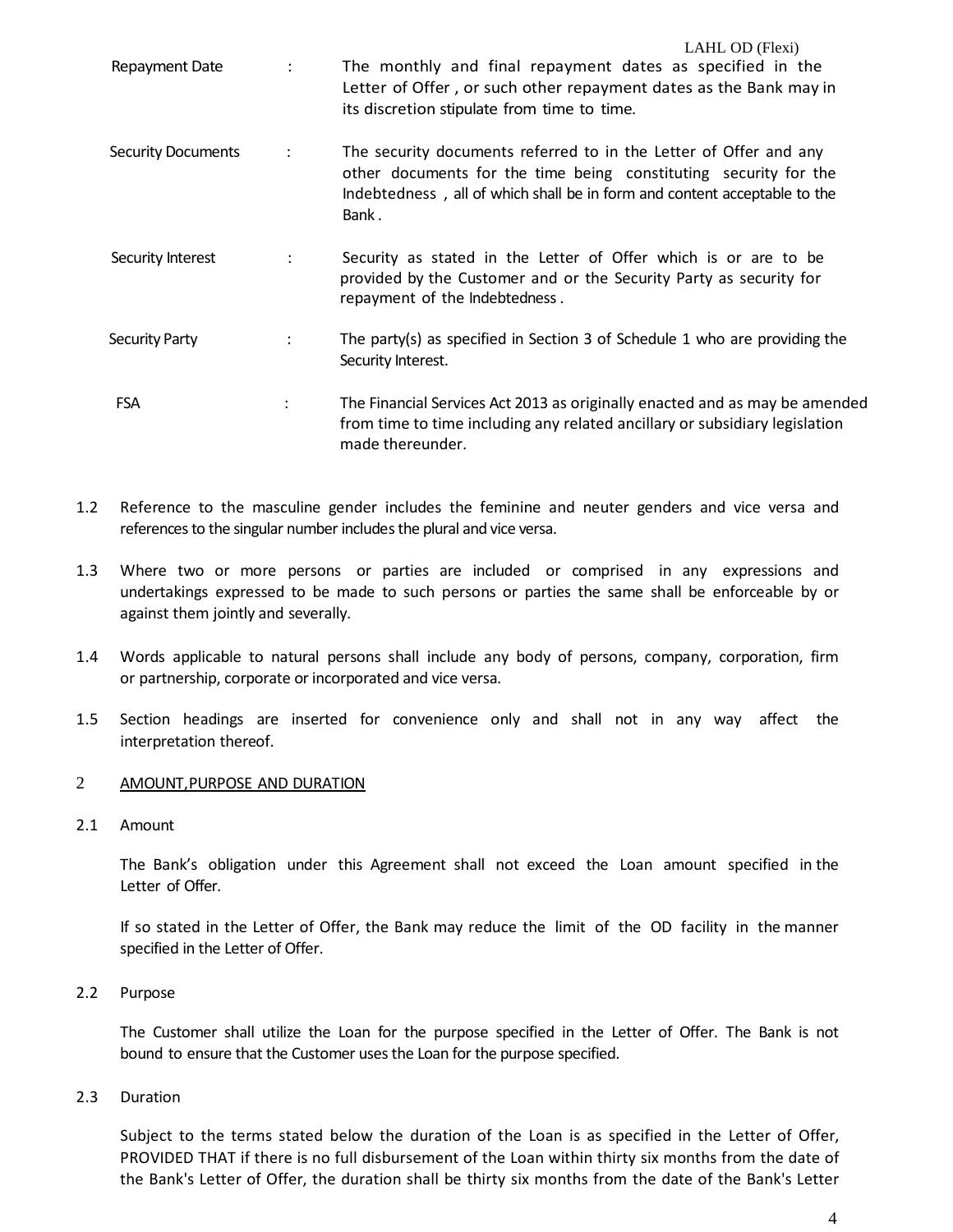of Offer. The Bank can extend the duration by written notice to the Customer.

The duration of the OD facility shall also be subject to periodic review at the discretion of the Bank and repayable on demand. Notwithstanding the duration of the OD facility as aforestated and notwithstanding any other provision to the contrary or that no event of default stated herein has occurred or is continuing, the Customer hereby covenants and agrees with the Bank that the Bank shall have an unqualified and absolute right to suspend, cancel, recall or terminate the OD facility at any time.

### 3 CONDITIONS PRECEDENT AND DISBURSEMENT

### 3.1 Conditions Precedent

- (a) The Customershall comply with the conditions precedent set out in Schedule 3 herein, within one hundred and eighty (180) days from the date of the Letter of Offer or any date extended by the Bank by written notice, failing which the Bank reserves the right to withdraw the Loan.
- (b) Disbursement or utilisation of the Loan will be made only after all conditions precedent have been fulfilled within the period stipulated above.

#### 3.2 Waiver

The Bank may waive any condition precedent without prejudicing the Bank's right of recovery.

# 3.3 Disbursement

- (a) The Customer authorises the Bank to disburse any amounts of the Loan in such manner and upon such terms and conditions as the Bank deems fit, to any financial institution, firm of solicitors, developer, vendor, builder, contractor, architect or such other person responsible for or concerned with the sale of the Property or the construction of the Property, at such times, in such manner, in such amounts, and upon such contingencies and conditions as the Bank may in its absolute discretion decide, and/or by progressive releases or otherwise in accordance with the schedule of payments or such variation as the Bank may deem fit. An acknowledgement from the recipient shall be deemed as if the same had been made or given by the Customer personally.
- (b) The Customer shall not request the Bank to stop or defer any disbursement of any amounts under the Loan if the Bank has already given an undertaking to any third parties to disburse the Loan.
- (c) The Customer authorises the Bank to withhold the disbursement of the Loan if the developer or vendor fails to honour its obligation to any financial institution or if in the Bank's opinion the developer or vendor or contractor or the Security Party is/are in breach of any sale and purchase agreement or any construction contract or Security Interest.
- (d) The Bank is not obliged either in law or in equity to make or continue to make any disbursement if an event of default had occurred or is about to occur and if capable of being remedied is not remedied within seven (7) days after written notice by the Bank to the Customer.
- (e) The Customer shall indemnify the Bank for all costs, expenses, claims and demand made on the Bank pursuant to the Bank, having at the request of the customer gave an express or implied undertaking or covenant to any financial institution or developer or vendor or their solicitors or firm of solicitors purporting to act for any of them.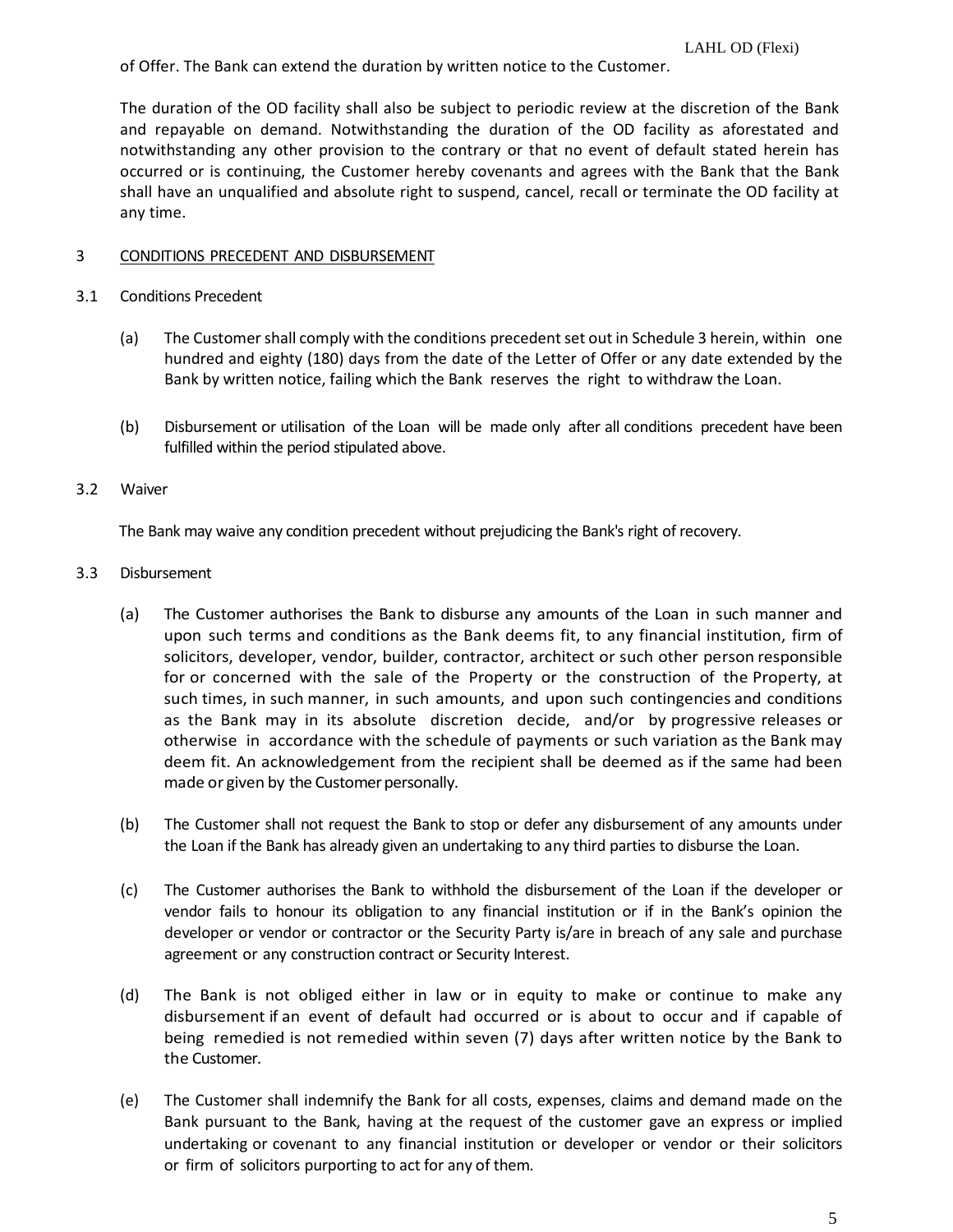### 3.4 Drawdown Expiry Date

No disbursement shall be made after the Drawdown Expiry Date.

# 4 INTEREST

- 4.1 Prevailing Interest Rate on Partial Release
	- (a) Interest at the Prevailing Interest Rate and charged on a daily balance basis in relation to the daily outstanding balance of the Designated Account shall be debited from the Designated Account on the last day of each calendar month.
	- (b) The Customer shall pay the above interest on the first day of the next calendar month, failing which:
		- (i) the amount of overdue interest shall attract Default Interest at the Default Rate;
		- (ii) the overdue interest as referred to in Clause  $4.1(b)(i)$  above, shall form part of the balance outstanding under the Designated Account and shall be chargeable with interest at the Prevailing Interest Rate;
		- (iii) the Bank reserves the right to reject any application for further disbursement without being liable for any consequential loss.
- 4.2 Prevailing Interest Rate on Full Release
	- (a) Interest shall be debited to the Designated Account on daily balance basis at the Prevailing Interest Rate.
	- (b) The calculation and posting of interest shall occur at midnight irrespective of whether the interest computation date or the last day of the calendar month falls on a weekend or a public or a banking holiday.
- 4.3 Recalculation Upon Variation of Interest Rate

Where the rate of interest for the Loan is varied from a certain date other than the month end (hereinafter referred to as the "Interest Variation Date"), then interest shall be charged as follows: -

- (a) The old interest rate shall continue to apply from the start of the previous month end until the day preceding the Interest Variation Date; and
- (b) For the remainder of that month, the new interest rate shall be calculated again on the sum standing to the debit of the Designated Account on the next month end and posted monthly to the Designated Account in the same manner as hereinbefore provided.
- 4.4 Interest for Part of The Month

Where interest needs to be calculated on a number of days, which is less than one month, then interest shall be calculated on the actual number of days found in that particular month.

4.5 Capitalization of Interest

The interest on the Loan including capitalized interest shall at the end of each calendar month be capitalized and added for all purposes to the Loan then owing, and shall thence forth bear interest at the Prevailing Interest Rate notwithstanding that the relationship of financier-customer has ceased.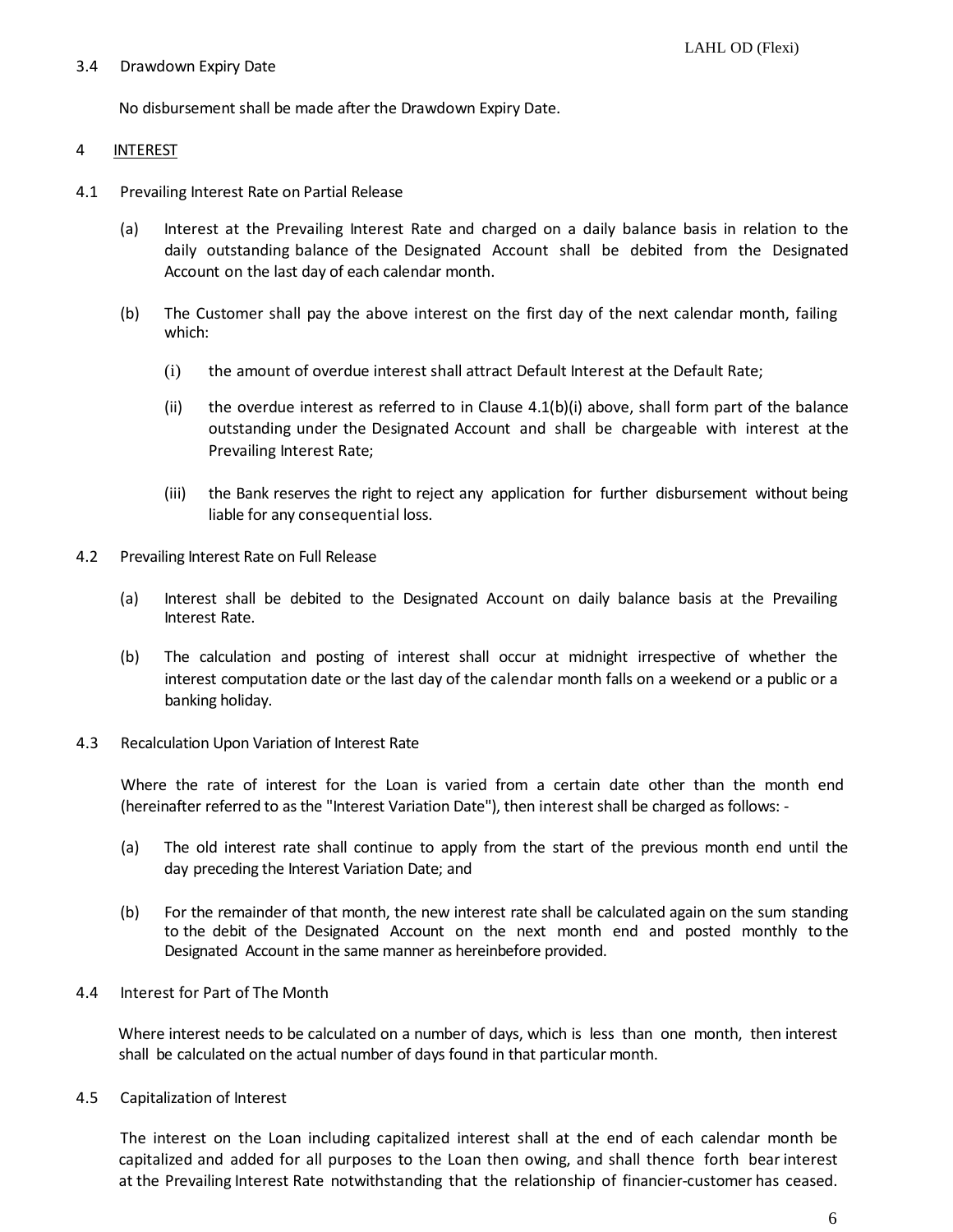Notwithstanding the capitalization of interest, the Customer shall service the interest monthly.

# 4.6 Default Interest Rate

- (i) Default interest at the Default Rate shall be chargeable under the circumstances stated in the Letter of Offer, before as well as after judgment, and such default interest shall be payable by the Customer as a right within the meaning of Section 11 (b) of the Civil Law Act 1956, and shall constitute the rate otherwise agreed within the meaning of Section 16 (i) of the Courts of Judicature Act 1964.
- (ii) The above charges shall be in addition and without prejudice to the power, rights and remedies available to the Bank and is to be charged from the date they become due to the date of actual payment.

Notwithstanding the above, the Bank reserves the right to charge default interest at any other rate which the Bank may in its discretion stipulate, and a statement in writing signed by an officer of the Bank as to the rate and/or amount of default interest payable shall be conclusive evidence of the rate and/or amount of default interest payable by the Customer.

# 4.7 Variation of Interest Rate and Other Charges

(i) The Bank shall have the discretion to vary the Prevailing Interest Rate and/or other bank charges (by either varying the BLR or BR or the margins or spreads above the BLR or BR or both or in the manner or mode of computation or charging or howsoever) by the following manner: -

# a) VariationofBLR or BR

By displaying at the premises of the Bank a general notice or in the Bank's website and the variation shall take effect on the date specified; and/or

# (b) VariationofSpreadorMarginAbove BLR or BR and/orOtherBank Charges

By serving a notice in writing (no signature is required if sent by computer generated advice) by ordinary mail at the Customer's risk to the last known address of the Customer, and such notice shall be deemed to have been received three (3) days after its date of posting. The variation shall take effect from the date specified in the notice (which may be a date already passed in which case the variation shall have retrospective effect).

- (ii) The Customer shall not be relieved from payment of the new Prevailing Interest Rate and/or bank charges if the Bank fails to give such notice.
- (iii) The decision of the Bank as to the Prevailing Interest Rate and/or bank charges, shall be final and shall not be questioned at anytime.
- (iv) If and whenever there is a variation to the Prevailing Interest Rate and/or other bank charges, the Bank may in its absolute discretion make the necessary adjustment consequential to such variation by varying the amount of any installment or varying the number of installments or both.

# 4.8 Section 8(2A) of the Insolvency Act

The Customer and the Security Party agree to pay the Prevailing Interest Rate and/or Default Rate in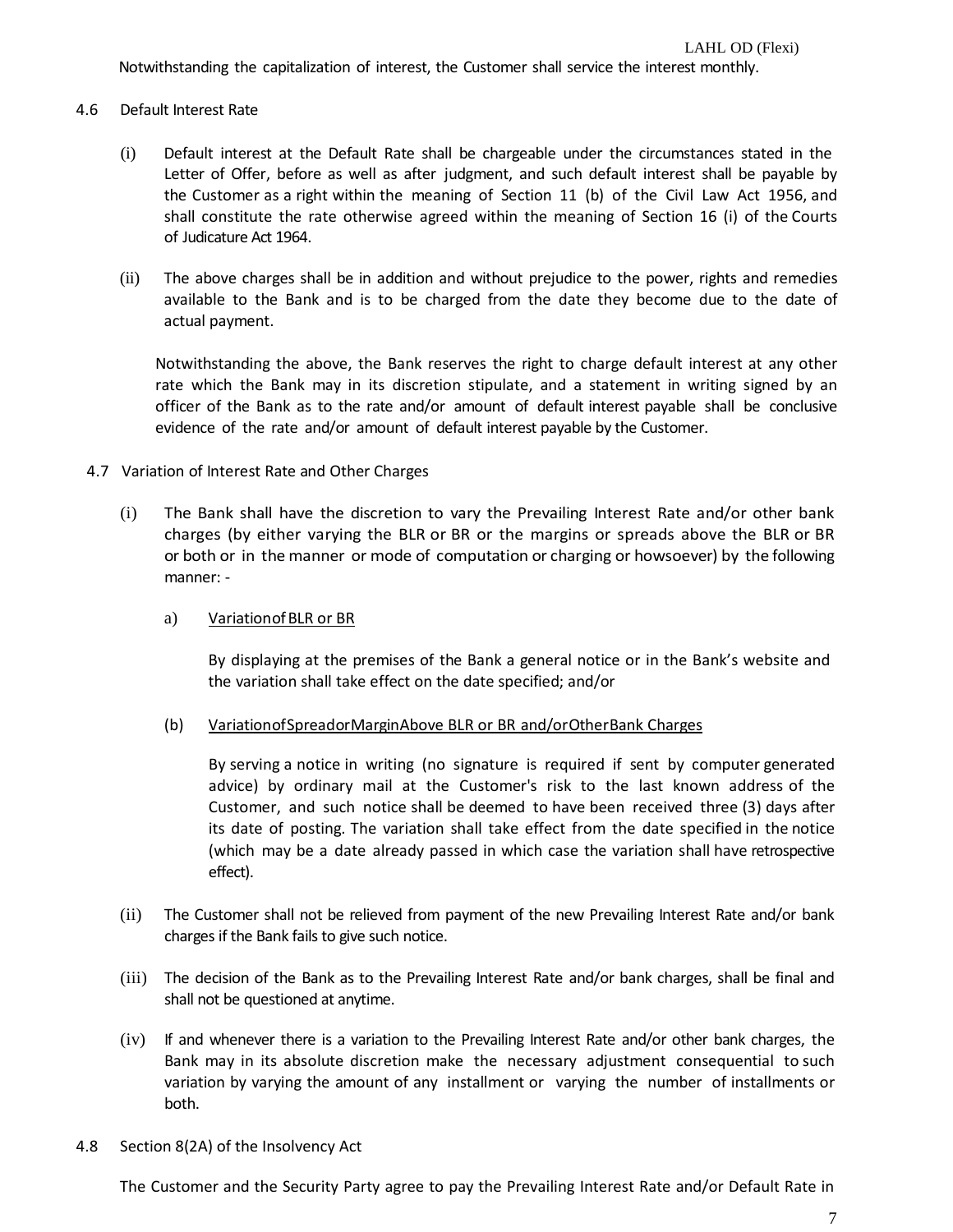4.9 Commitment Fee

If applicable, the Customer shall pay a commitment fee of one percent (1%) per annum or at any rate prescribed by the Association of Banks Malaysia on the amount unutilized under the OD calculated on a daily basis. The commitment fee shall be debited to the Designated Account at the end of each month.

A statement in writing signed by an officer of the Bank as to the amount of commitment fee payable shall be conclusive evidence of the amount payable by the Customer.

# 5 REPAYMENT

# 5.1 Repayment

- (i) The Customer shall repay the Loan by installment as per the amount specified in the Letter of Offer. Unless stated otherwise in the Letter of Offer, the first installment shall commence on the first day of the following month after full release of the Loan or the expiry of the Drawdown Expiry Date whichever is earlier and to be repaid before or on the monthly Repayment Date.
- (ii) The Bank shall be entitled to vary the above monthly instalment at any time and from time to time now and/or in the future due to any reasons whatsoever, including but not limited to a change in the Prevailing Interest Rate, to ensure that the amount outstanding is paid in full by the final Repayment Date (a day which shall be notified later by the Bank as the day when the total sum outstanding under the Loan shall be satisfied by the final installment as required and made pursuant to this Clause).
- (iii) The Bank may extend the duration to a further term on such terms and conditions as determined by the Bank.
- (iv) Notwithstanding the above, full payment must be made on receipt of a demand by the Bank.

# 5.2 Prepayment

Unless stated otherwise in the Letter of Offer the following prepayment provisions shall apply:

- (a) The Customer may, with the Bank's consent and by paying the charges stipulated in Clause 5.2(c) below, prepay the amount outstanding or part of the amount outstanding by giving three (3) months notice stating the redemption sum and evidence satisfactory to the Bank that all authorization necessary for the redemption have been unconditionally obtained.
- (b) The Bank may charge additional interest if the Customer fails to pay the redemption sum within the period for redemption.
- (c) As consideration for the Bank's consent, and if so stated in the Letter of Offer, the Customer shall pay any prepayment charges stipulated in the Letter of Offer, in the manner and/or in the circumstances stated in the Letter of Offer.
- (d) The Bank reserves the right to vary the terms of Clause 5.2(a) above as per the Letter of Offer and/or the Special Conditions in Schedule 2 herein.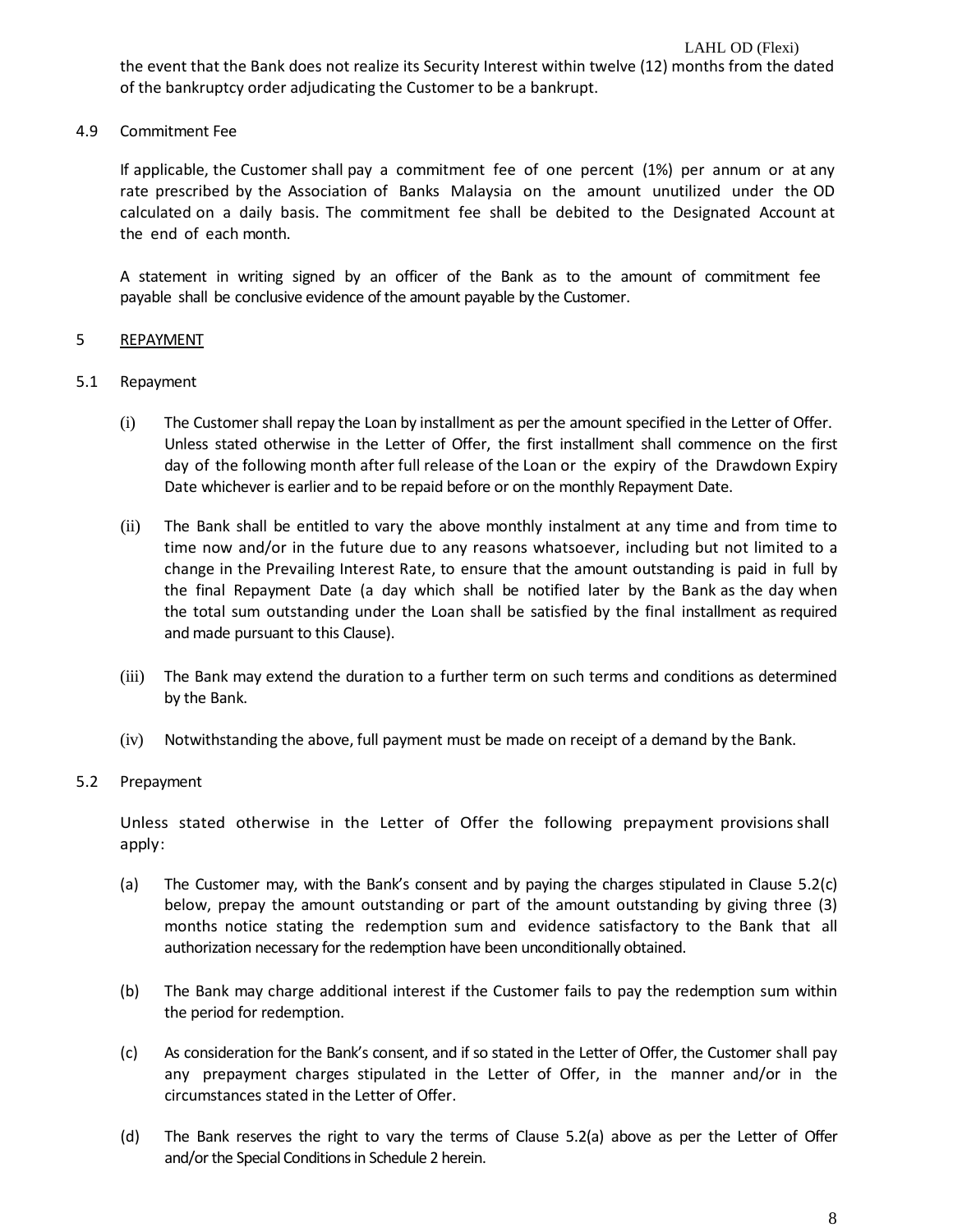# 5.3 Redemptions

If so stated in the Letter of Offer, the Customer shall pay a redemption fee at the rate stated in the Letter of Offer if the Loan is fully discharged, terminated or redeemed by either party, in the manner and/or in the circumstances stated in the Letter of Offer.

# 6 PAYMENTS

- 6.1 All payments under this Agreement shall be made on or before the date such payment is due.
- 6.2 Any prepayments made may be applied towards the Customer's repayment obligation in inverse order of maturity.
- 6.3 All payments to be made shall in Malaysian Ringgit and in immediately available funds.
- 6.4 All payments shall be made without set-off, counter claim and any deduction whatsoever.
- 6.5 Notwithstanding any other provision herein, the Customer shall be liable for any taxes payable in connection with or arising out of this Agreement and/or the Loan and/or the Loan Account and/or Designated Account and/or any services in connection therewith.
- 6.6 The Bank may debit the Designated Account, as an advance to the Customer, to effect payments of all quit rent, assessment, premium, fee, commission, legal costs (both party and party and solicitor and client costs), valuation , taxes and/or any other charges due and payable under this Agreement. Any advance made under this Clause shall be repaid within fourteen (14) days of a notice given by the Bank. Interest at the Prevailing Interest Rate shall be charged on all advances.

#### 7 REPRESENTATIONS AND WARRANTIES

- 7.1 The Customer represents and warrants to the Bank that:
	- (i) The Customer has full power to enter and perform the Customer's obligations under this Agreement.
	- (ii) The acceptance of the Loan shall not constitute an event of default under any of the Customer's agreements with a third party or contravene any law or regulation or order to which the Customer is a party.
	- (iii) There is no legal proceedings and/or bankruptcy or winding up or insolvency proceedings threatened or pending against the Customer and/or any Security Party or the Customer and/or any Security Party is not an undischarged bankrupt or wound up or insolvent or the Customer and/or any Security Party has not violated any court order or judgment or the Customer and/or any Security Party has not entered into or proposed to enter into any voluntary arrangement with their respective creditor(s) or there is no receiver and/or manager appointed to take over the Customer's and/or any Security Party's assets and/or business or there is no application made or pending by any person for an order for the Customer and/or any Security Party to be placed under judicial management and for the appointment of a judicial manager or there is no form of arrangement or composition (voluntary or otherwise) entered or proposed to be entered into by the Customer and/or any Security Party with their respective creditor(s).
	- (iv) All information furnished and declaration made to the Bank are true and do not omit any facts which would affect the Bank's decision to grant this Loan.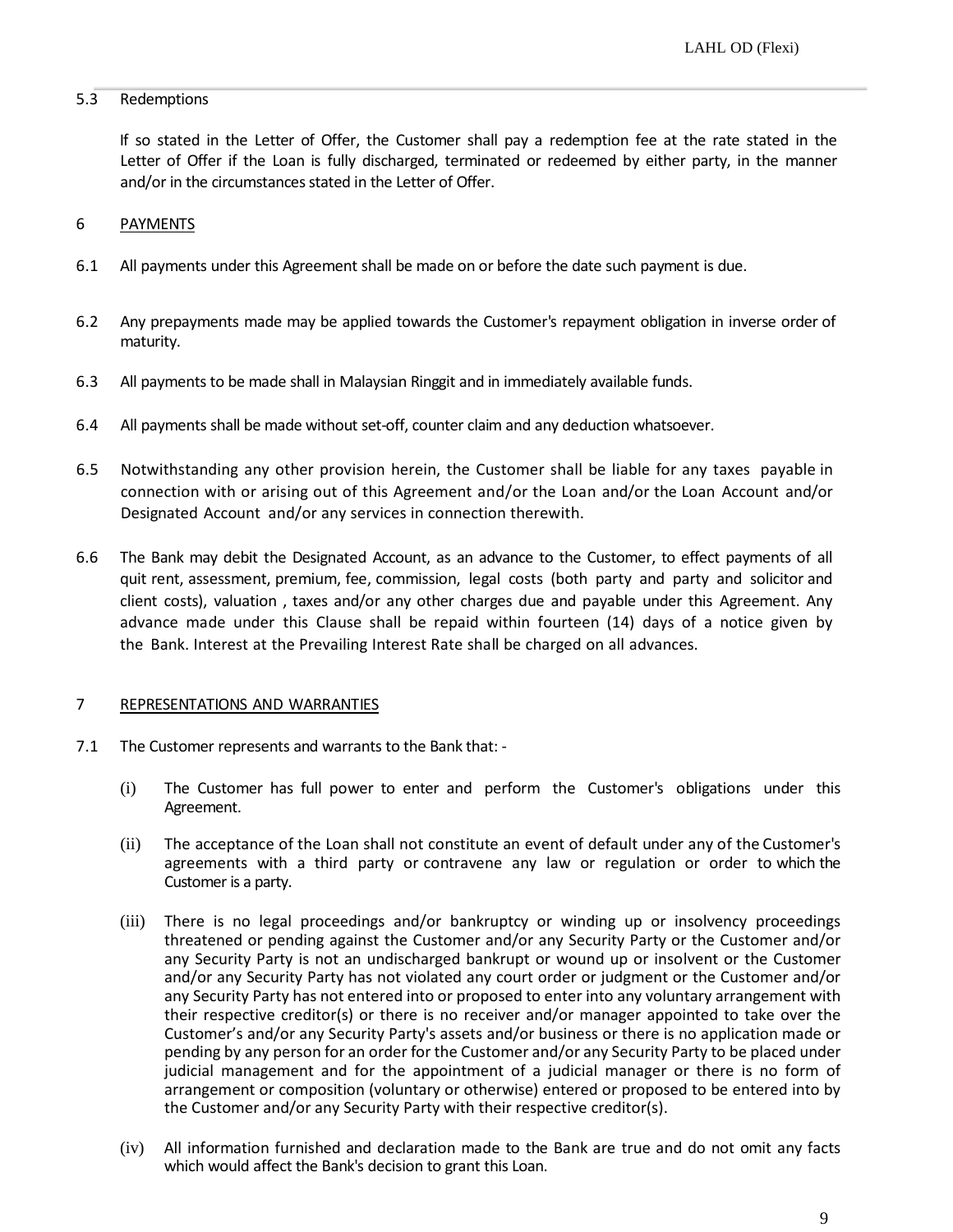### LAHL OD (Flexi)

- (v) There is no violation of any provisions contained in the FSA or prevailing laws or regulatory requirements or directives or guidelines issued or which may from time to time be issued or amended by Bank Negara Malaysia pertaining to the grant of facilities generally or to persons connected with the Bank (, Laws or Guidelines' ).
- (vi) The Customer and/or the Security Party is/are or shall be the beneficial owner(s) of the Property.
- (vii) That at the date of this Agreement, there is no encumbrance on the Property except those described in the Security Interest.
- 7.2 Each of the above representations and warranties shall be continuing during the duration of this Agreement.

# 8 DEFAULT

# 8.1 Events

Each of the following events shall be an event of default: -

- (a) Failure by the Customer to meet the Bank's demand within the time stipulated in the demand.
- (b) Failure by the Customer to pay the monthly instalment, the interest, capitalised interest, default interest and/or other charges within the time stipulated.
- (c) Failure by the Customer to comply with any part of the terms and/or conditions of this Agreement.
- (d) If there is any misrepresentation in any form by the Customer and/or if the Bank discovers information which may affect the Bank's decision to grant the Loan and/or should the Bank have any reason to believe that any information supplied or declaration made to the Bank is false, untrue or misleading.
- (e) Failure by the Security Party to comply with any part of the terms and/or conditions of the Security Interest.
- (f) f any housing development project and/or construction of any property and/or building, and/or any form of construction project, which involves any Property financed under the Loan, is delayed, abandoned or discontinued;
- (g) A situation shall occur which in the opinion of the Bank may imperil, delay or prevent the Customer or the Security Party from performing its obligations or jeopardise the Bank's interest.
- (h) In the event of a breach or contravention of any Laws or Guidelines by the Customer.
- (i) Failure by the Customer to comply with the provisions of other facilities granted by the Bank or by a third party to the Customer.
- (j) The Security Interest shall not be capable of being perfected.
- (k) If it becomes impossible or unlawful for the Bank or the Customer to perform its obligation under this Agreement.
- (l) Any steps and/or proceedings are taken for bankruptcy or winding up or insolvency or any proposal for voluntary arrangement is entered into or is proposed to be entered into by the Customer and/or any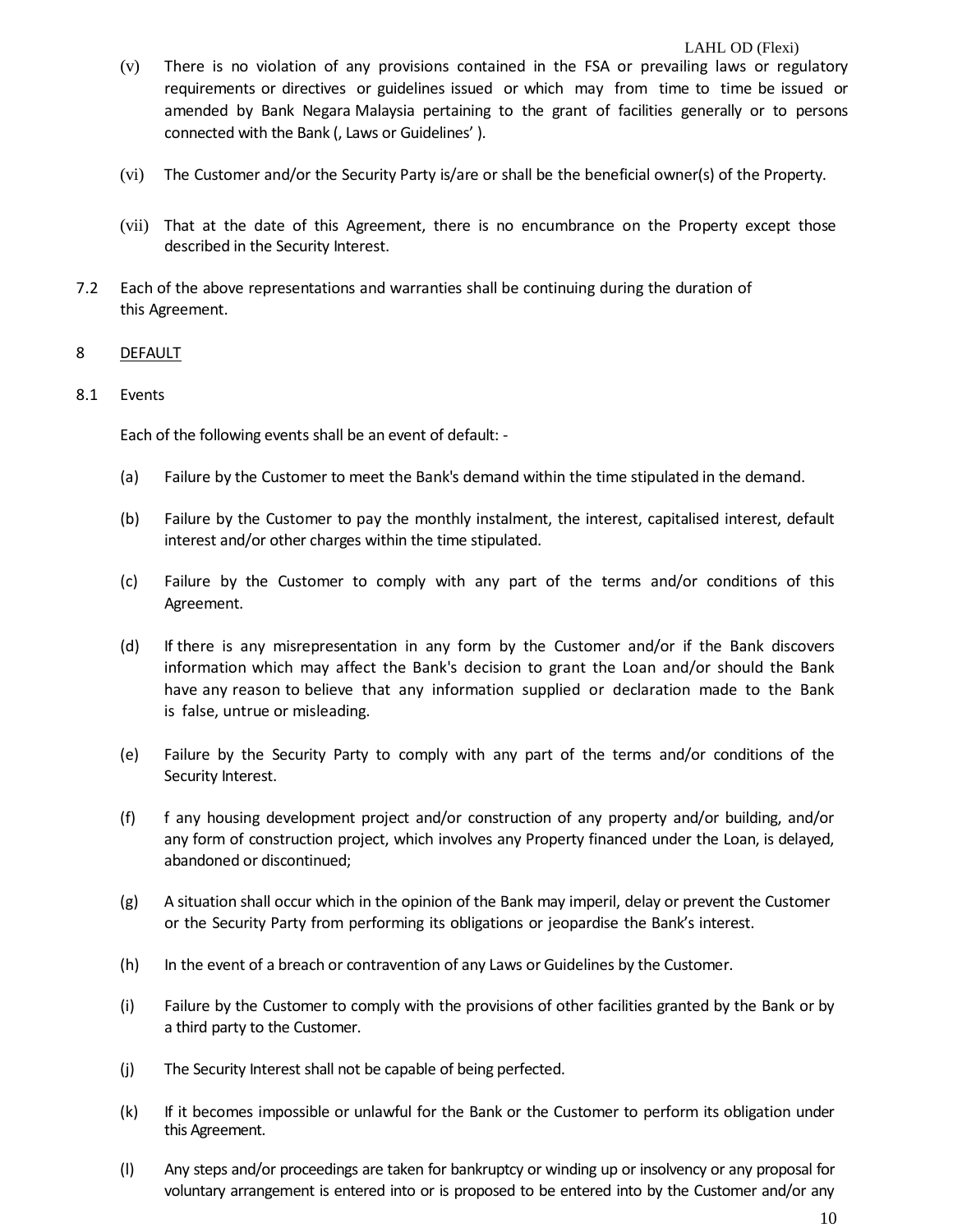#### LAHL OD (Flexi)

Security Party with their respective creditor(s) or a receiver and/or manager is appointed to take over the Customer's and/or any Security Party's assets and/or business or any application is made or is proposed to be made by any person for an order for the Customer and/or any Security Party to be placed under judicial management and for the appointment of a judicial manager or the Customer and/or any Security Party enter into or propose to enter into any form of arrangement or composition (voluntary or otherwise) with their respective creditor(s).

- (m) where the Facility is granted for the purpose of financing the purchase of the Property under construction, the developer and/or the proprietor of the Property is wound up or a winding up proceeding is threatened or pending or a receiver and/or manager is appointed to take over the assets and/or business of such developer and/or the proprietor or any application is made or proposed to be made by any person for an order for the developer and/or the proprietor to be placed under judicial management and for the appointment of a judicial manager or the developer and/or the proprietor enter into or propose to enter into any form of arrangement or composition (voluntary or otherwise) with the developer's and/or proprietor's creditor(s).
- (n) If any Security Party and or the Customer and or any one of the Customer ( i.e where the Customer comprises more than one natural person ) shall die or shall be of unsound mind .
- (o) If the Designated Account is closed by the Bank arising from the Customer being listed as a 'bad cheque ' or ' DCHEQ' offender which requires the closing of the Designated Account pursuant to the existing or prevailing regulations of Bank Negara Malaysia .
- (p) If any sum shall be due from the Customer and or any of the Security Party and or any guarantors (collectively," the Obligors" ) to the Bank and or any other third party from time to time or at any time or if any of the Obligors may be or become liable to the Bank anywhere on any banking, loan, any other credit facilities or any other account current or otherwise ("the account(s)") or in any other manner whatsoever including but not limited to liability of any of the Obligors incurred to the Bank as surety(ies) or guarantor(s) or if default is made in relation to any provisions governing the account(s).

#### 8.2 Consequences

- (a) Upon the occurrence of any or all events of default, the Bank reserves the right to withdraw and/or suspend the Loan, the Customer shall repay all amounts outstanding under the Loan, and the Bank may exercise all its rights and remedies at law and in equity.
- (b) Notwithstanding Clause 8.2(i) above, the Bank reserves the right to vary the Prevailing Interest Rate as specified in the Letter of Offer or to such other rate as the Bank may in its discretion stipulate from time to time if the Customer fails to pay the monthly installment, interest, capitalized interest, default interest and/or other charges.

#### 8.3 Remedies Exercised Concurrently

- (a) The Bank shall have the right to exercise its remedies concurrently, including pursuing all remedies of sale or realisation of security and civil suit to recover the amount outstanding.
- (b) The exercise of the above rights would not subject the Bank to any claim for involuntary loss.
- (c) The Customer shall pay the Bank the difference between the Indebtedness and the net proceeds of the sale of the Property.

#### 9 SECURITY

9.1 The Customer shall provide, or shall ensure that the Security Party provides, the Security Interest

11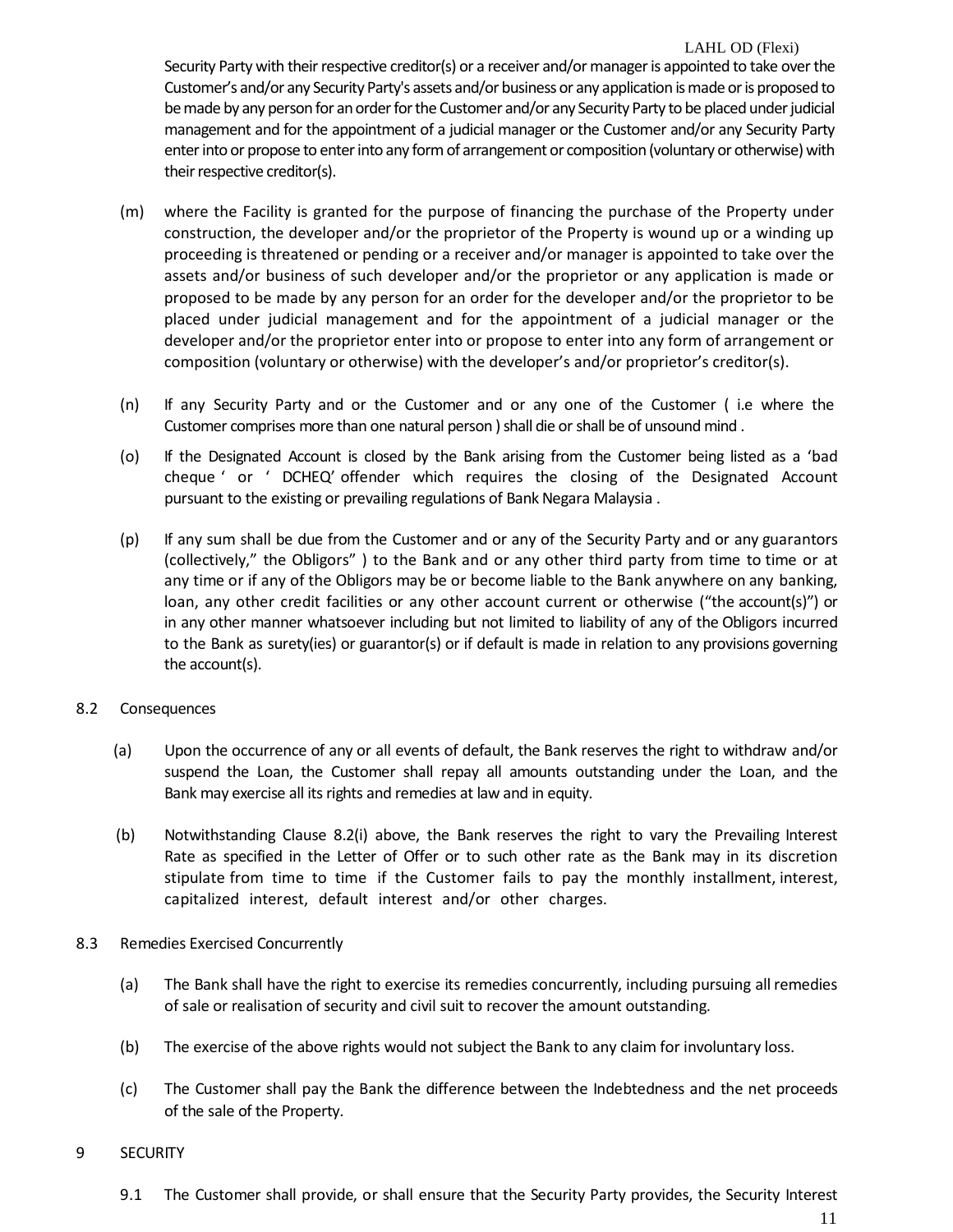and a power of attorney appointing the Bank or any other person authorised by the Bank, as attorney of the Customer and/or Security Party and in the Customer's and/or Security Party's name and on their behalf, to deal with the Property, by executing the standard form(s) prescribed by the Bank.

- 9.2 The Bank shall have the right to request for a substitution of the Security Interest or additional security, and the Customer shall comply with such request by executing all the standard form(s) prescribed by the Bank and all costs would be borne by the Customer.
- 9.3 The Security Interest created in favour of the Bank shall be continuing security for the existing Indebtedness and future Indebtedness of the Customer with the Bank.
- 9.4 The Security Party shall not, during the existence of this Agreement, without the prior written consent of the Bank, create or permit any form of mortgage, charge, debenture, pledge, lien, or other security interest, or permit to exist any caveat or prohibitory order in respect of the Property.

# 10 SECURITYINTEREST

The Customer confirms that the Security Interest is given or assigned to the Bank as Security for existing and future Indebtedness or future advances granted by the Bank to the Customer.

#### 11 **INSURANCE**

- 11.1 The Customer shall cause the Security Party to maintain a House Owner Insurance Policy with extended coverage for a sum not less than the Loan in the joint names of the Security Party and the Bank or the Bank's interest as assignee endorsed on the Policy, with such insurance company approved by the Bank. The Bank will be nominated as "Loss Payee". The Bank's written consent is required before the Policy is cancelled.
- 11.2 If necessary, the Bank shall effect and/or maintain the above Policy and the Customer or Security Party shall bear the cost so incurred.
- 11.3 Unless provided otherwise, the Customer shall take out and maintain a mortgage reducing term Assurance policy and to assign the Policy and all benefits and advantages to the Bank.
- 11.4 All monies received on any of the above Policies will be applied to or towards making good the loss or damage to the Property or at the Bank's option, towards paying the Indebtedness.
- 11.5 The Customer or the Security Party shall hold monies received on such insurance in trust for the Bank and the Bank may receive and give a good discharge for all such monies.
- 11.6 Pending receipt of any monies from the insurance company, the Customer shall continue paying whatever installment and/or monies due and payable.
- 11.7 The Customer shall bear the difference between the cost of making good the loss or damage to the Property and any amounts received from the insurance company, in addition to continuing paying any instalment(s), and shall pay to the Bank within seven (7) days from the date of demand by the Bank the difference between the amount outstanding under the Loan and the amount so received. Interest at the Default Interest Rate shall be charged on the amount so demanded.

#### 12 LIABILITY

Notwithstanding anything to the contrary, in no event will the measure of damages payable by the Bank to the Borrower for any loss or damage incurred by the Borrower include, nor will the Bank be liable for, any amounts for loss of income or profit or savings, or any indirect, incidental,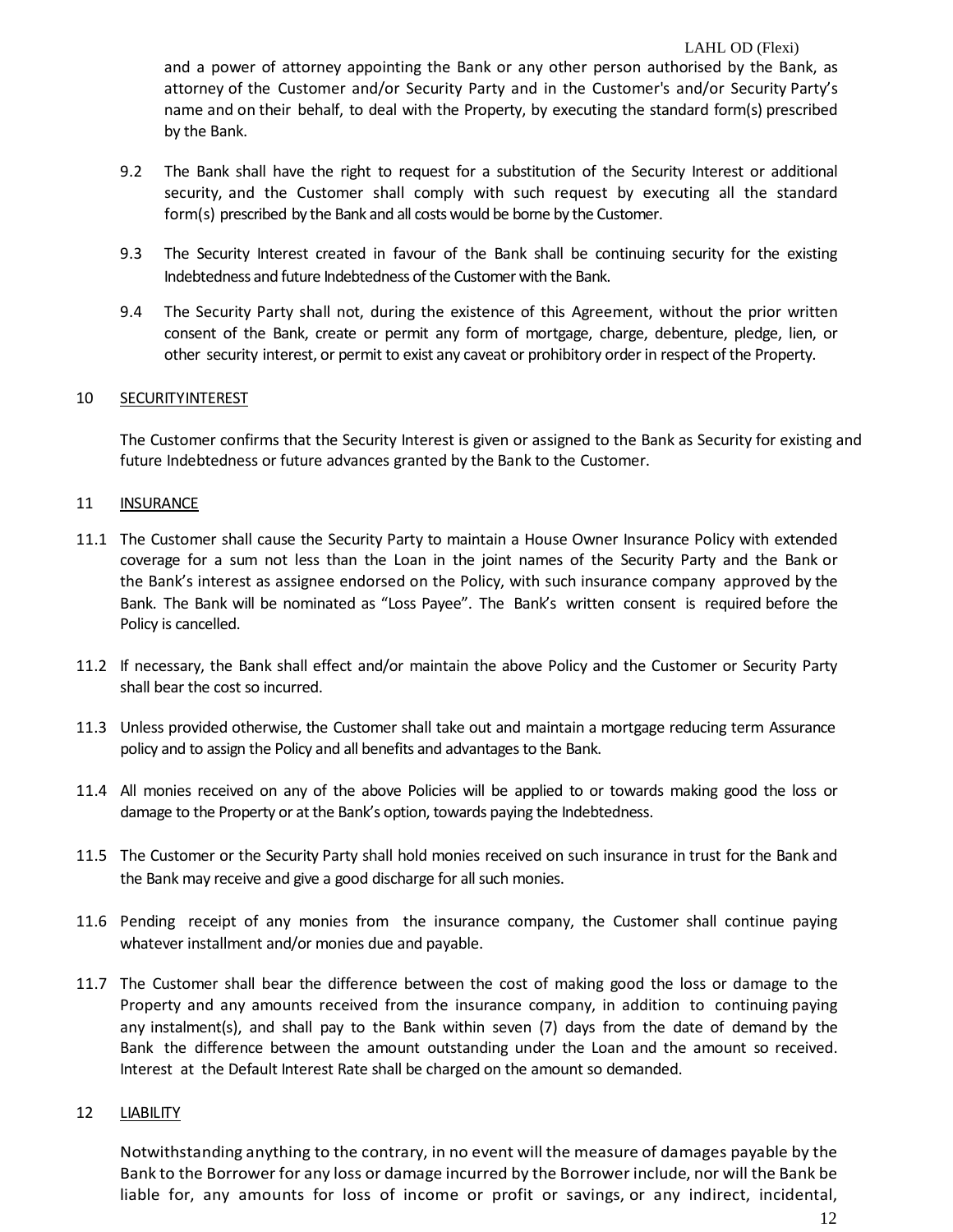LAHL OD (Flexi) consequential, exemplary, punitive or special damages of the Borrower, even if the Bank had been advised of the possibility of such loss or damages in advance, and all such loss and damages are expressly disclaimed.

# 13 OTHER CONDITIONS

# 13.1 Letter of Offer

This Agreement, the Schedules and the Letter of Offer shall supersede all oral negotiations and prior correspondence in respect of this Loan. The Schedules and the Letter of Offer shall form part of this Agreement. In the event of any inconsistencies between this Agreement and the Letter of Offer , the Letter of Offer shall prevail.

# 13.2 Review

This Agreement is subject to periodic review at the discretion of the Bank and the terms and/or conditions as varied by the Bank from time to time.

# 13.3 No excess or temporary OD

The Bank will not permit any excess or temporary OD. If there is a need to increase the Loan, then a fresh application shall be submitted to the Bank for consideration.

# 13.4 Payment Stops

- (i) The Bank may, without giving any reason or notice, stop payment on any cheque or other payments drawn on the Designated Account.
- (ii) The Bank shall not be liable for negligence, libel, loss, damages, costs and expenses incurred or suffered by the Customer as a result of dishonoring such cheques or payment orders.

# 13.5 Conclusive Evidence

Any statement by an officer of the Bank as to the amount owing as communicated to the Customer shall be final and conclusive proof of the Indebtedness except for manifest error or where fraud is proven.

# 13.6 Lien and Set-Off

- (a) The Bank shall have a lien on all assets (movable and immovable) of the Customer whether in the possession of the Bank, its affiliates, branch or office, and the Bank shall have the right to withhold, combine, consolidate, debit, transfer and/or set-off from any accounts of the Customer and or any of the Obligors with the Bank wheresoever's situate ( whether current, deposit, loan or of any other nature whether in Ringgit or in any other currency ) any available balance or any sum standing to the credit of any one or more of such accounts for the purpose of effecting repayment of the Indebtedness and or the indebtedness of any of the Obligors.
- (b) Until the Indebtedness and or the indebtedness of any of the Obligors have been paid, the Customer shall not be entitled to claim set-off or counterclaim against the Bank in respect of any liability from the Bank to the Customer.
- (b) The Bank is entitled to set-off any monies received from the sale of the Property to discharge the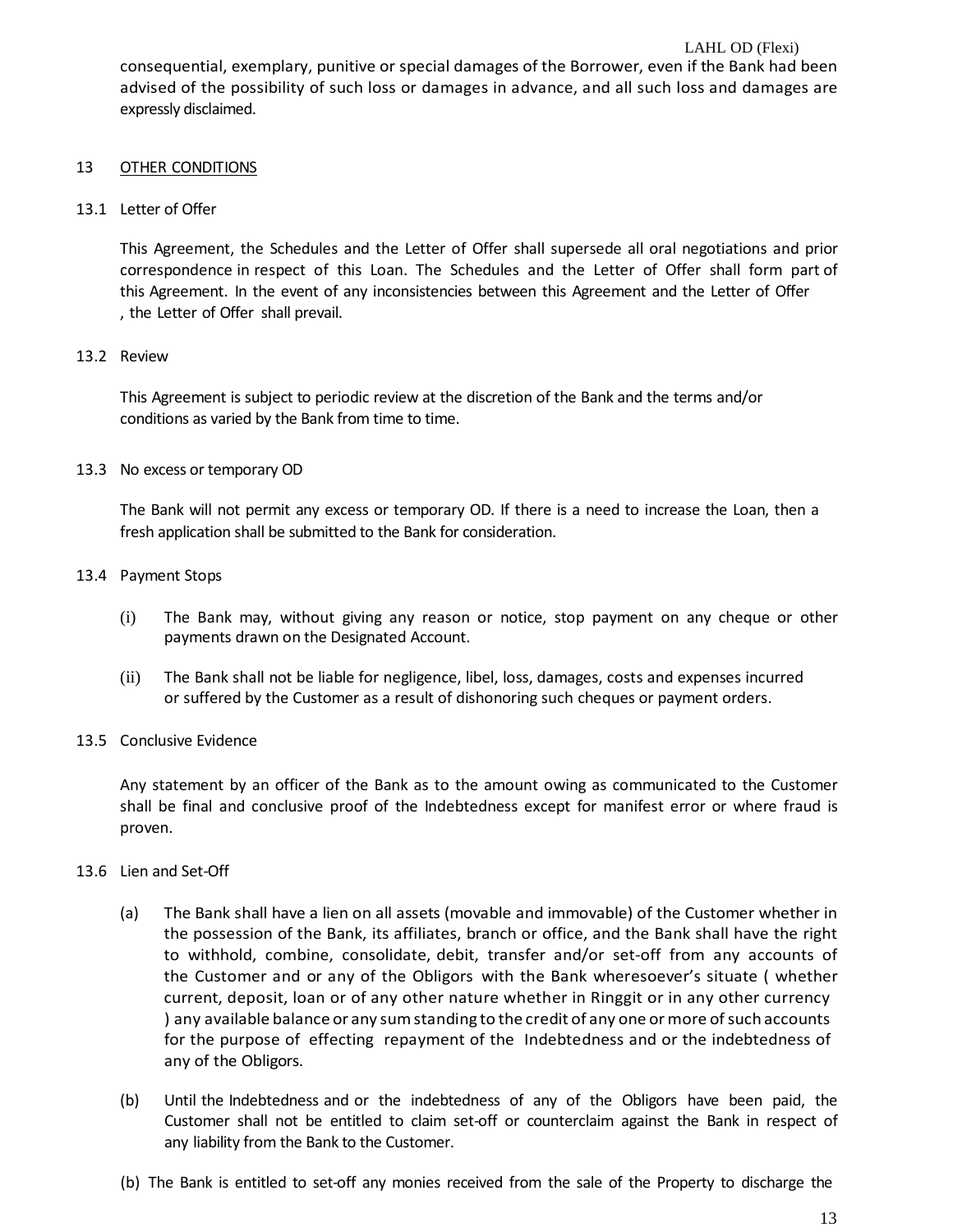# 13.7 Disclosure

Subject to the provisions below which (i) prohibit disclosure of information to Group Companies if objected to by the Customer; and (ii) require the Customer's express consent for disclosure of information to third parties for the stated purposes, the Customer hereby agrees and authorizes the Bank to disclose any information relating to this Agreement, the Security Interest, and/or the Customer's affairs or accounts:

- (a) to the Bank's agents, service providers, auditors, legal counsel, other professional advisors and to any person in or outside Malaysia who provides the Security Interest and/or is a party to any agreements which may constitute or form the basis of such Security Interest;
- (b) to the Central Credit Bureau, Biro Maklumat Cek or other relevant authorities to whom such Bureau or authorities the Bank is required to make such disclosure and/or to any authorities having jurisdiction over the Bank;
- (c) to any financial institutions with which the Customer has or propose to have dealings;
- (d) to any insurance company which the Bank may deem fit in connection with any insurance policy which the Bank may wish to take pursuant to terms of this Agreement;
- (e) to companies which are or which in future may be companies within the group of the Bank as well as companies within the group of CIMB Group Holdings Berhad, the Bank's ultimate holding company ("the Group Companies") whether such Group Companies are residing, carrying on business, incorporated or constituted within or outside Malaysia;

for facilitating the business, operations, facilities and services of or granted or provided by the Bank and/or the Group Companies to their customers or as required by law or pursuant to any subpoena or order of the court.

Disclosure to Group Companies shall be for facilitating the operations, businesses, cross-selling and other purposes of the Bank and/ or the Group Companies provided always that disclosure for cross selling purposes shall not be effected if such disclosure is objected by the Customer by contacting the Bank at the following telephone number or address (which may be changed by the Bank from time to time by notice to the Customer): 19<sup>th</sup> Floor, Menara Bumiputra Commerce, 11 Jalan Raja Laut, 50350 Kuala Lumpur, Tel No.: 1300-880-900.

Further, where the Bank intends to share the Customer's information (excluding information relating to the Customer's affairs or account) with third parties for strategic alliances, marketing and promotional purposes, the Bank shall ensure that consent form the Customer has been obtained.

The Customer hereby expressly confirms that the Bank, its officers and agents shall be under no liability under any circumstances whatsoever for furnishing such information whether by reason of any misstatement, error, negligence, omission, delay or any matter in connection thereto whatsoever and whether before on or after the date of this Agreement.

# 13.8 Modification and Indulgence

The Bank may at any time without affecting the Security Interest: -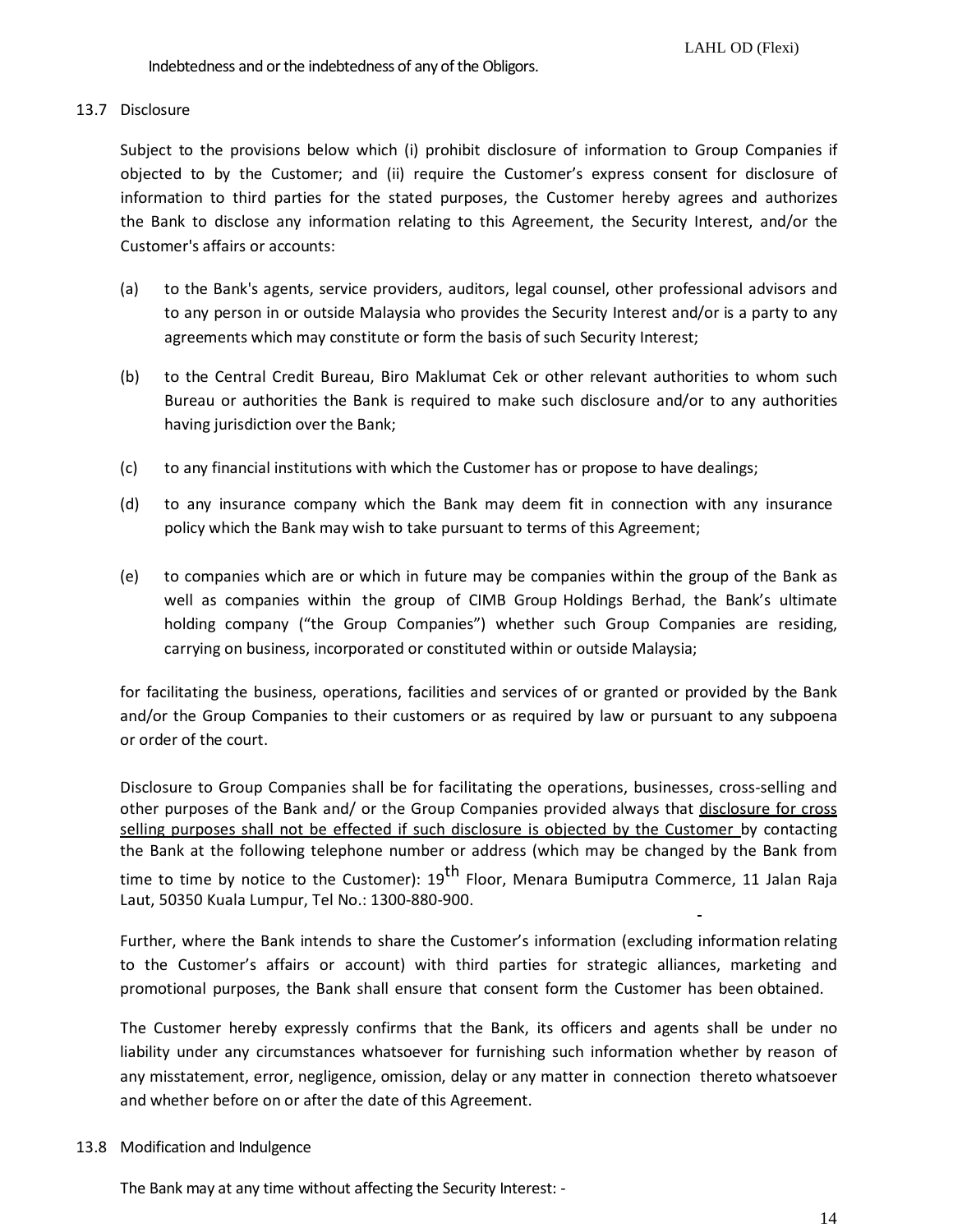- (a) Vary the terms and/or conditions of this Agreement.
- (b) Vary or increase the Loan.
- (c) Grant to the Customer or Security Party any indulgence.
- 13.9 Expenses and Stamp Duty

The Customer shall:-

- (i) pay on demand, on the basis of full indemnity all expenses (including legal, stamp duty and out-ofpocket expenses) incurred in connection with this Agreement; and/or
- (ii) indemnify the Bank from and against any losses or liabilities incurred or which the Bank may incur as a result of any delay or omission to pay such stamp duty.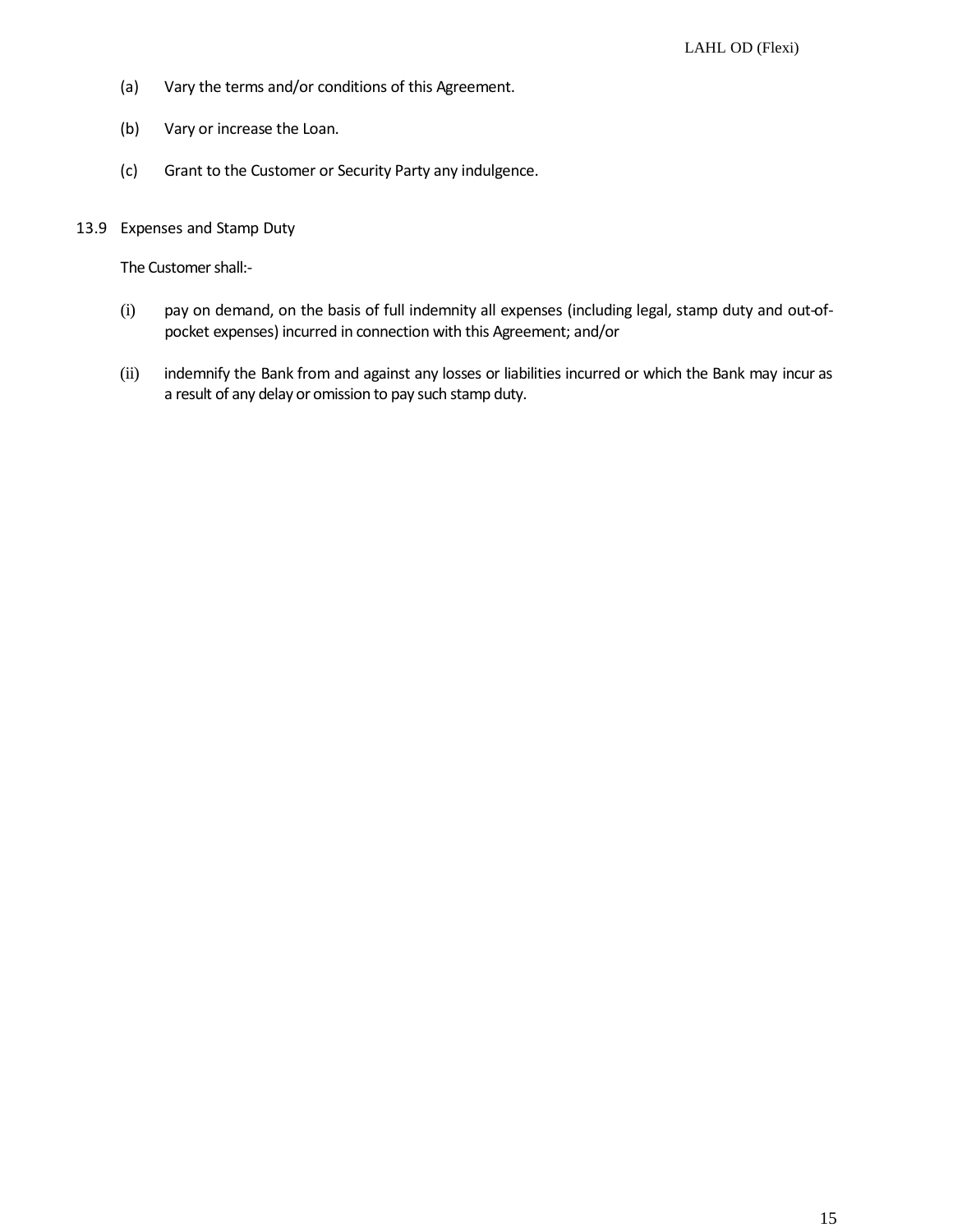Notwithstanding the above, the Bank reserves the right to vary the terms above as per the Letter of Offer and/or the Special Conditions in Schedule 2 herein.

### 13.10 Service of Notice

- (a) Any notice in writing required to be served shall be deemed to have been served on the Customer if it is left or sent by ordinary mail to the usual or last known place of business or residence of the Customer or at the address stated in Section 1 of Schedule 1.
- (b) Unless otherwise stated specifically in this Agreement, if sent by ordinary mail to the Customer, any such notice shall be deemed to be received by the Customer when the notice would in the ordinary course of post have been delivered.

# 13.11 Transfer Benefit

The Bank may at any time with or without the consent or concurrence of the Customer and/or the Security Party transfer this Agreement and the Security Interest to any person. All costs relating to the transfershallbebornebytheCustomer.

# 13.12 Severability

If at any time any provision hereof is or becomes invalid, illegal, or unenforceable in any respect, such provision shall be ineffective to the extent necessary without affecting or impairing the validity, legality, and enforceability of the remaining provisions hereof.

#### 13.13 Time

Time shall be the essence of this Agreement.

#### 13.14 Successors Bound

This Agreement and the Security Interest shall be binding upon and enure to the benefit of the Bank and the Customer and their respective estate , heirs, personal representatives, assigns and/or successors-in-title and any other person for the time being deriving title under them except that the Customer may not assign his or her obligations herein .

#### 13.15 Governing Law

This Agreement shall be governed by the laws of Malaysia.

#### 13.16 Interpretation

In the event of any conflict in the interpretation of the provisions contained in this Agreement, the Schedules and the Letter of Offer ( 'these documents ' ) and any translation thereof in any language , the English version of these documents shall prevail. Notwithstanding the aforementioned where you request for the Bahasa Malaysia version of the terms and conditions herein the Bank shall provide the same to you and if the agreement is entered into on this basis, then the Bahasa Malaysia version of the terms and conditions shall prevail.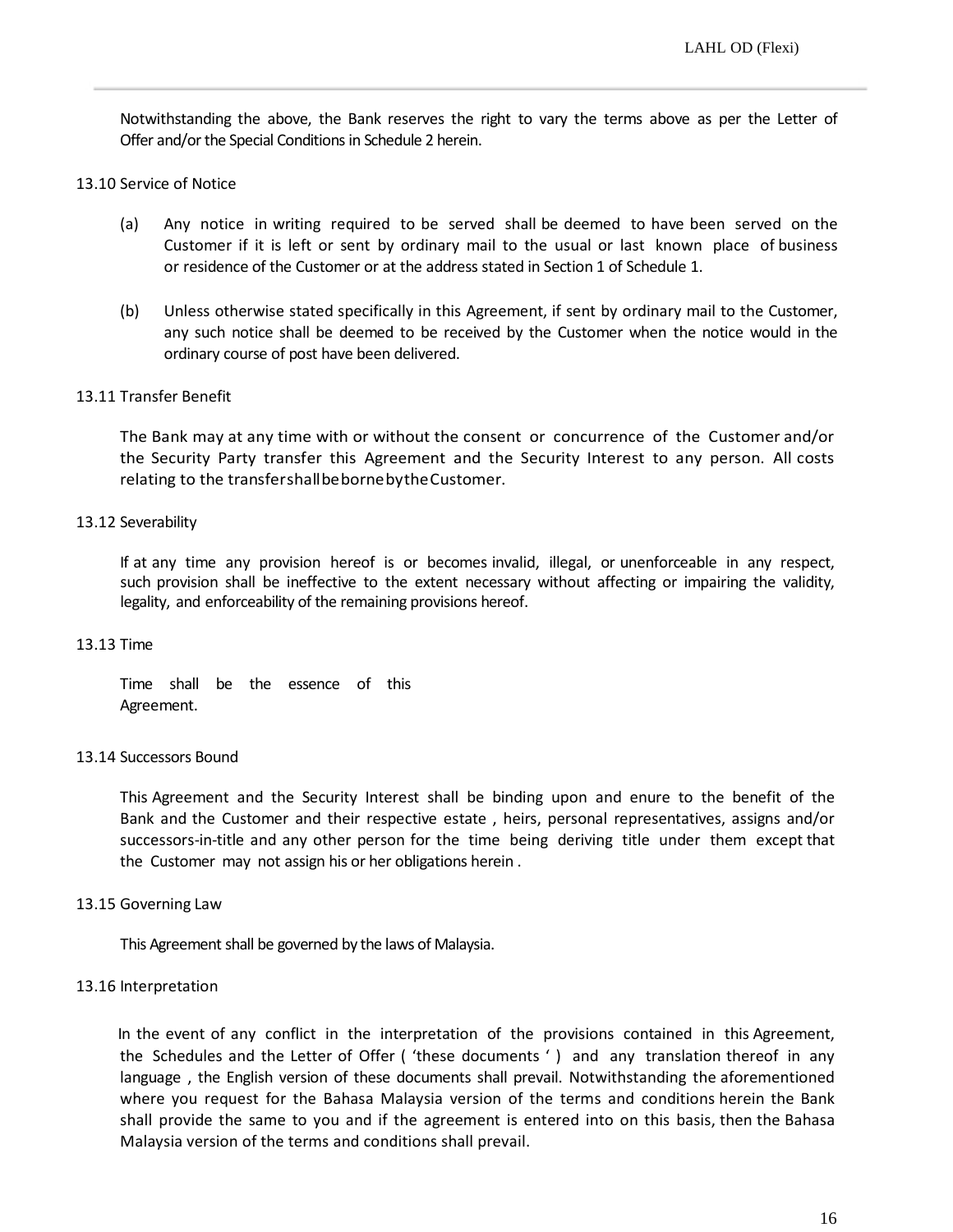# 14 PRINCIPAL AND SUBSIDIARY INSTRUMENTS

IT IS HEREBY AGREED AND DECLARED that this Agreement, the Letter of Offer and the Security Documents are the instruments in one transaction to secure the Loan and the Indebtedness and for the purpose of Section 4 (3) of the Stamp Act 1949 this Agreement is deemed to be the principal or primary instrument.

# 15 PRIVACY CLAUSE

- 15.1 The Customer hereby confirms that the Customer has read, understood and agreed to be bound by the CIMB Group Privacy Notice (which is available at [www.cimbbank.com.my](http://www.cimbbank.com.my/) or www.cimbislamic.com) and the clauses herein, as may relate to the processing of the Customer's personal information. For the avoidance of doubt, the Customer agrees that the said Privacy Notice shall be deemed to be incorporated by reference into this Agreement.
- 15.2 In the event the Customer provides personal and financial information relating to third parties, including information relating to the Customer's next-of-kin and dependents (where the Customer is an individual) or information relating to the Customer's directors, shareholders, officers, individual guarantors and security providers (where the Customer is a corporation), for the purpose of opening or operating the Customer's account(s)/facility(ies) with the Bank or otherwise subscribing to the Bank's products and services, the Customer (a) confirms that the Customer has obtained their consent or is otherwise entitled to provide this information to the Bank and for the Bank to use it in accordance with this agreement; (b) agree to ensure that the personal and financial information of the said third parties is accurate; (c) agree to update the Bank in writing in the event of any material change to the said personal and financial information; and (d) agree to the Bank's right to terminate this agreement should such consent be withdrawn by any of the said third parties.
- 15.3 Where the Customer instructs the Bank to effect any sort of cross-border transaction (including to make or receive payments), the details relevant to the cross-border transaction (including information relating to those involved in the said transaction) may be received from or sent abroad, where it could be accessible (whether directly or indirectly) by overseas regulators and authorities in connection with their legitimate duties (e.g. the prevention of crime). In instructing the Bank and/or the Bank's agents to enter into any cross-border transaction on behalf of the Customer, the Customer agrees to the above said disclosures on behalf of the Customer and others involved in the said cross-border transaction.
- 15.4 The Bank may at any time and from time to time now and/or in the future carry out the necessary reference checks including but not limited to credit reporting/reference checks with credit reporting/reference agencies including but not limited to CCRIS, FIS and/or any other agencies and/or from any financial institution to enable us to ascertain the Customer's status as may be required to help make decisions, for example when the Bank needs to (a) check details on applications for credit and credit-related or other facilities; (b) manage credit and credit-related accounts or facilities, including conducting reviews of the Customer's portfolio(s); and/or recover debts, and/or any purpose related to or in connection with the account/facility under this agreement. The Customer will be linked by credit reporting/reference agencies to any other names the Customer uses or has used, and any joint and several applicants. The Bank may also share information about the Customer and how the Customer manages the Customer's account(s)/facility(ies) with relevant credit reporting/reference agencies.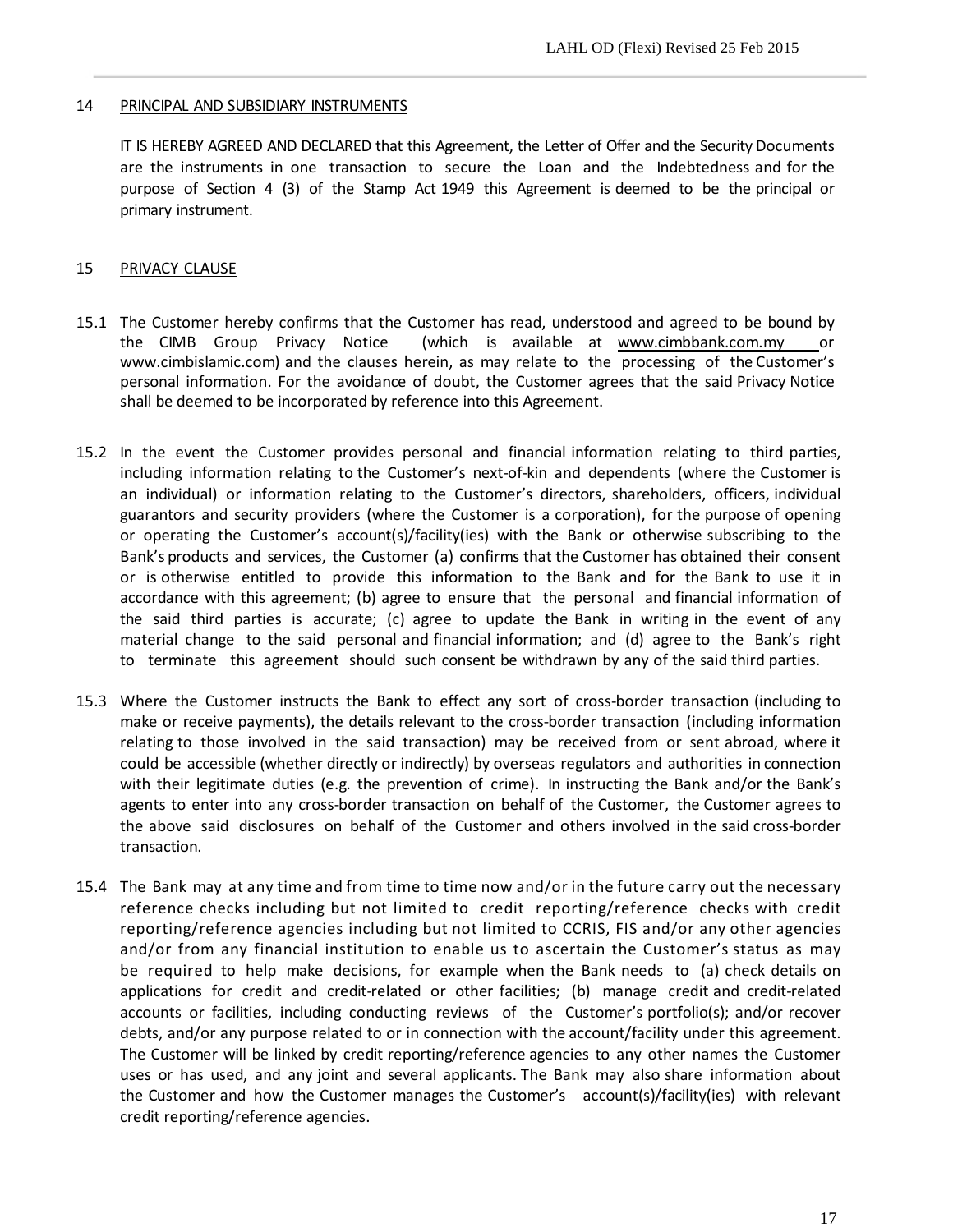- 15.5 Even after the Customer has provided the Bank with any information, the Customer will have the option to withdraw the consent given earlier. In such instances, the Bank will have the right to not provide or discontinue the provision of any product, service, account(s) and/or facility(ies) that is/are linked with such information.
- 15.6 The Bank reserves the right to amend this clause from time to time at the Bank's sole discretion and shall provide prior notification to the Customer in writing and place any such amendments on the Bank's websites and/or by placing notices at the banking halls or at prominent locations within the Bank's branches.
- 15.7 For the purposes of this Clause, the CIMB Group consists of CIMB Group Holdings Berhad and all its related companies as defined in Section 7 of the Companies Act 2016 and jointly controlled companies that provide financial and other regulated services, excluding companies, branches, offices and other forms of presence operating outside Malaysia, and the use of the words "the Bank" and "the Bank's" are to be read as references to the CIMB Group.
- 15.8 The Customer further agrees that the Bank shall not in any event be liable from any claim, loss, damage (financial or otherwise), injuries, embarrassments or liability howsoever arising whether in contract, tort, negligence, strict liability or any basis (including direct or indirect, special, incidental, consequential or punitive damages or loss of profits or savings) arising from any inaccuracy or loss, deletion or modification of data or for any other reasons whatsoever relating to any information forwarded by the Bank to such credit reporting/reference agencies and/or such other party, as the case may be, or in relation to any access or use, or the inability to access or use by such credit reporting/reference agencies and/or such other party or reliance on the information contained therein, whether caused by any technical, hardware or software failure of any kind, the interruption, error, omission, delay, viruses or otherwise howsoever.
- 15.9 This clause shall be without prejudice to any other clause in this Agreement which provides for the disclosure of information.

[the rest of the page is intentionally left blank]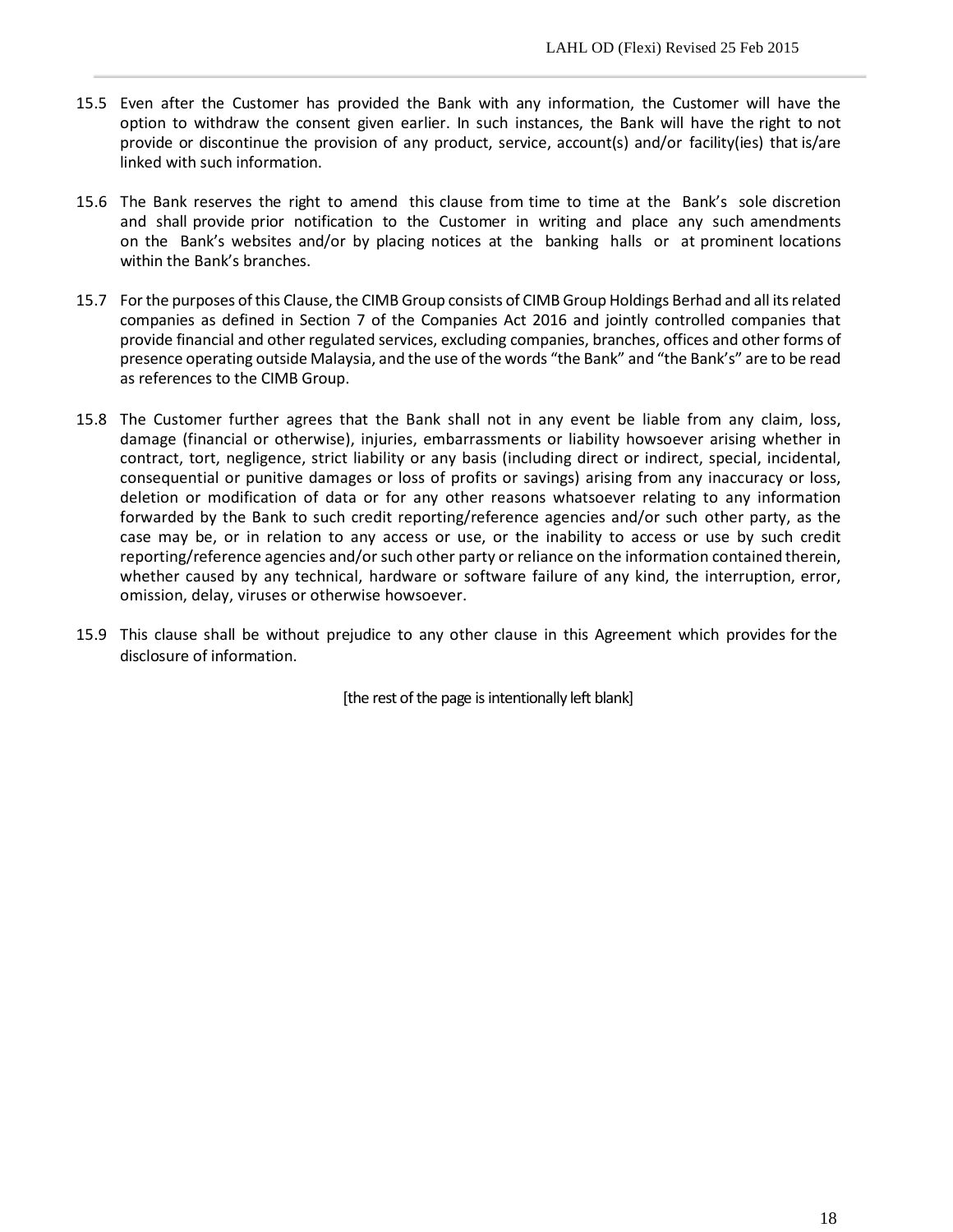IN WITNESS WHEREOF the parties hereto have set their hands and seal hereunto.

| Signed for and on<br>behalf of<br><b>CIMB BANK BERHAD</b> |  |
|-----------------------------------------------------------|--|
| $(13491-P)$<br>by its Attorney in the<br>presence of:-    |  |

 $($ (I.C. No. )

Signed by the Customer ) <br>in the presence of ) in the presence of

(and  $\overline{\phantom{a}}$ ) (I.C. No. )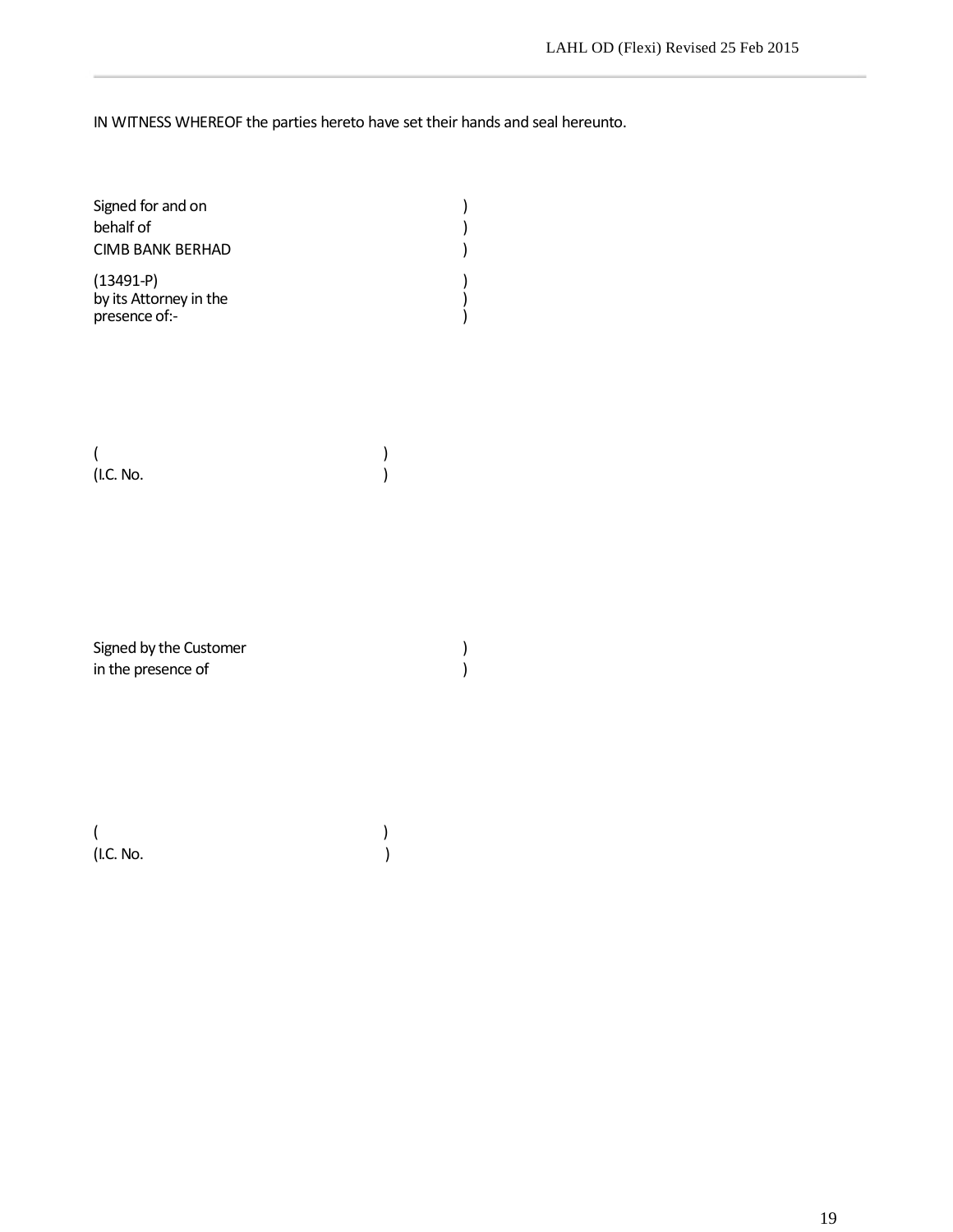| SCHEDULE 1                                                                        |                                                                              |                                                                                                                                                                                                                                                                                                                                                                                                      |  |  |  |  |
|-----------------------------------------------------------------------------------|------------------------------------------------------------------------------|------------------------------------------------------------------------------------------------------------------------------------------------------------------------------------------------------------------------------------------------------------------------------------------------------------------------------------------------------------------------------------------------------|--|--|--|--|
| (which is to be taken, read and construed as an essential part of this Agreement) |                                                                              |                                                                                                                                                                                                                                                                                                                                                                                                      |  |  |  |  |
| Section                                                                           | Item                                                                         | Description                                                                                                                                                                                                                                                                                                                                                                                          |  |  |  |  |
| $\overline{1}$                                                                    | Name(s) and address(es) of the Customer.                                     |                                                                                                                                                                                                                                                                                                                                                                                                      |  |  |  |  |
| $\overline{2}$                                                                    | Description of the Property                                                  | The particulars of the Property shall<br>be as stated in the Charge/Deed of<br>Assignment (to delete whichever is<br>inapplicable) dated _ between the<br>Bank and the Security Party, subject to<br>the Bank's right to vary and/or amend<br>the particulars of the Property and/or<br>the Charge/Deed of Assignment (to<br>delete whichever is inapplicable) at<br>the Bank's absolute discretion. |  |  |  |  |
| $\overline{3}$                                                                    | Name(s)<br>and Description(s)<br>the<br>of<br>persons providing the Security |                                                                                                                                                                                                                                                                                                                                                                                                      |  |  |  |  |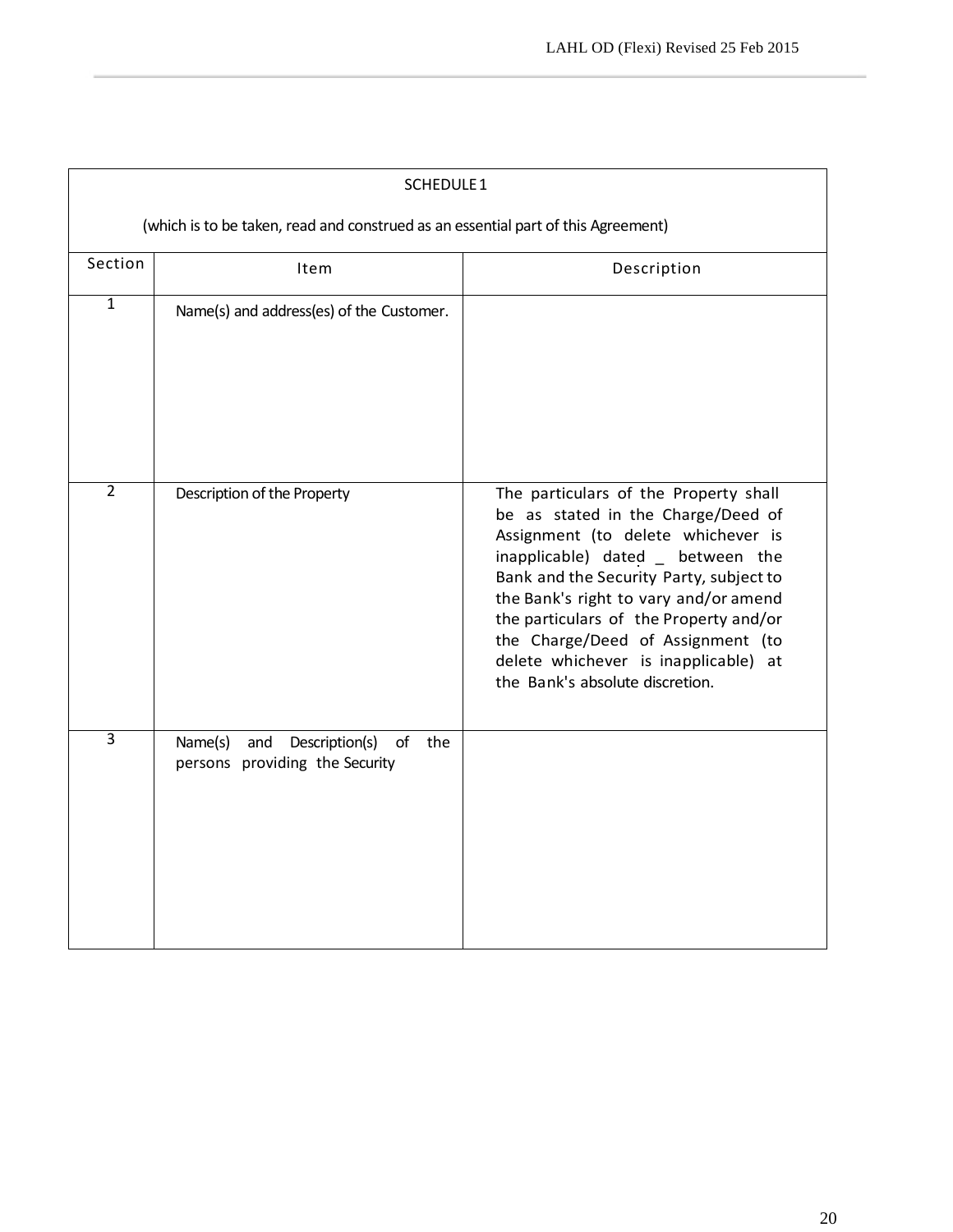# SCHEDULE2

(to enclose a copy of the stamped Letter of Offer duly accepted in this Schedule)

# SPECIAL CONDITIONS FORMING PART OF THIS AGREEMENT

(To state any special conditions, e.g. if the legal fees, etc are to be paid by the Bank, any special prepayment conditions, any other benefits such as credit card facility, and/or any other conditionsin the Letter of Offer which are not stated in this Agreement. To state "Not Applicable" if inapplicable)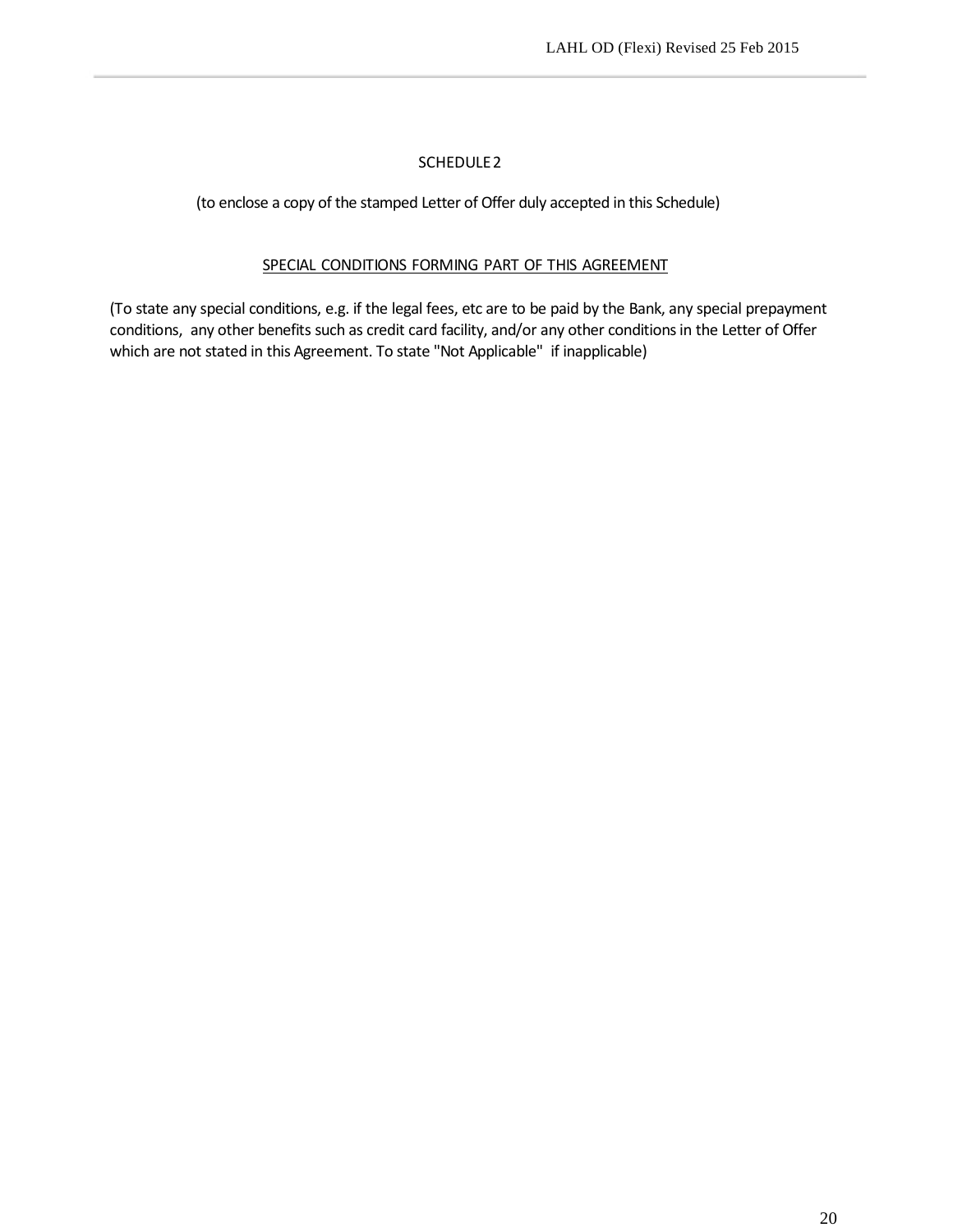### SCHEDULE3

### CONDITIONS PRECEDENT

- a) This Agreement and the Security Interest shall have been duly executed, stamped, and registered with such registries as the Bank may deem necessary or expedient, and copies thereof duly delivered to the Bank. Provided that the Bank may at its absolute discretion disburse the Loan or any part thereof prior to or upon presentation of the Security Interest at the relevant registries for registration;
- b) A search having been made at the relevant land registry/land office confirming that the Property is free from all encumbrances and no acquisition notices have been lodged and/or registered or issued against the Property and the lodgement of a private caveat on the master title of the Property;
- c) The Bank is satisfied that the execution, delivery and performance of this Agreement and the Security Interest have been duly authorized and approved by all necessary parties and that the same do not contravene any law, rules or regulations or any contractual or other restrictions binding upon the Customer or the Security Party (if any);
- d) The receipt by the Bank of any undertakings, consents, approvals, and/or confirmations required by the Bank to the Bank's satisfaction;
- e) If applicable, the Bank shall have received the letter of disclaimer/undertaking from the bridging financier/existing chargee to exclude the Property from foreclosure proceedings, such letter of disclaimer/undertaking to be in form and content acceptable to the Bank;
- f) Where the Loan is to be disbursed by progressive releases, the receipt by the Bank of the relevant architect certificates;
- g) The Customer shall have delivered or caused to deliver to the Bank the current receipts of quit rent, assessments, rates, dues and other outgoings thereto as the Bank may require;
- h) Where required by the Bank, a valuation of the Property and/or verification of the address of the Property by a valuer acceptable to the Bank at the cost and expense of the Customer;
- i) Receipt by the Bank of a duly executed and stamped copy/original of the Sale and Purchase Agreement and/or original Proclamation of Sale together with duly executed and stamped Memorandum of Contract, as the Bank may require, and/or all other documents pertaining to the Property as the Bank may require;
- j) Where the Customer or any of the Security Parties is/are a corporation, receipt by the Bank of certified true copies of the Constitution (Memorandum and Articles of Association for purposes of Companies Act, 1965 , the latest Return of Allotment of Shares Form (Forms 24 for purposes of Companies Act, 1965) , Notice of Situation of Registered Office and of Office Hours and Particulars of Changes (Form 44 for purposes of Companies Act, 1965) or Notification for Change in the Registered Address, Return Giving Particulars Notification of Change in the Register of Directors, Managers and Secretaries and Changes of Particulars (Form 49 for purposes of Companies Act, 1965) or Notification of Change in the Register of Directors, Managers and Secretaries, and the board of directors' resolution authorising the borrowing of the Loan, the execution of this Agreement and/or the Security Interest, of the Customer and/or the Security Party, as the case may be;
- k) Receipt by the Bank of all insurance policies required by the Bank to be taken out, which insurance policies